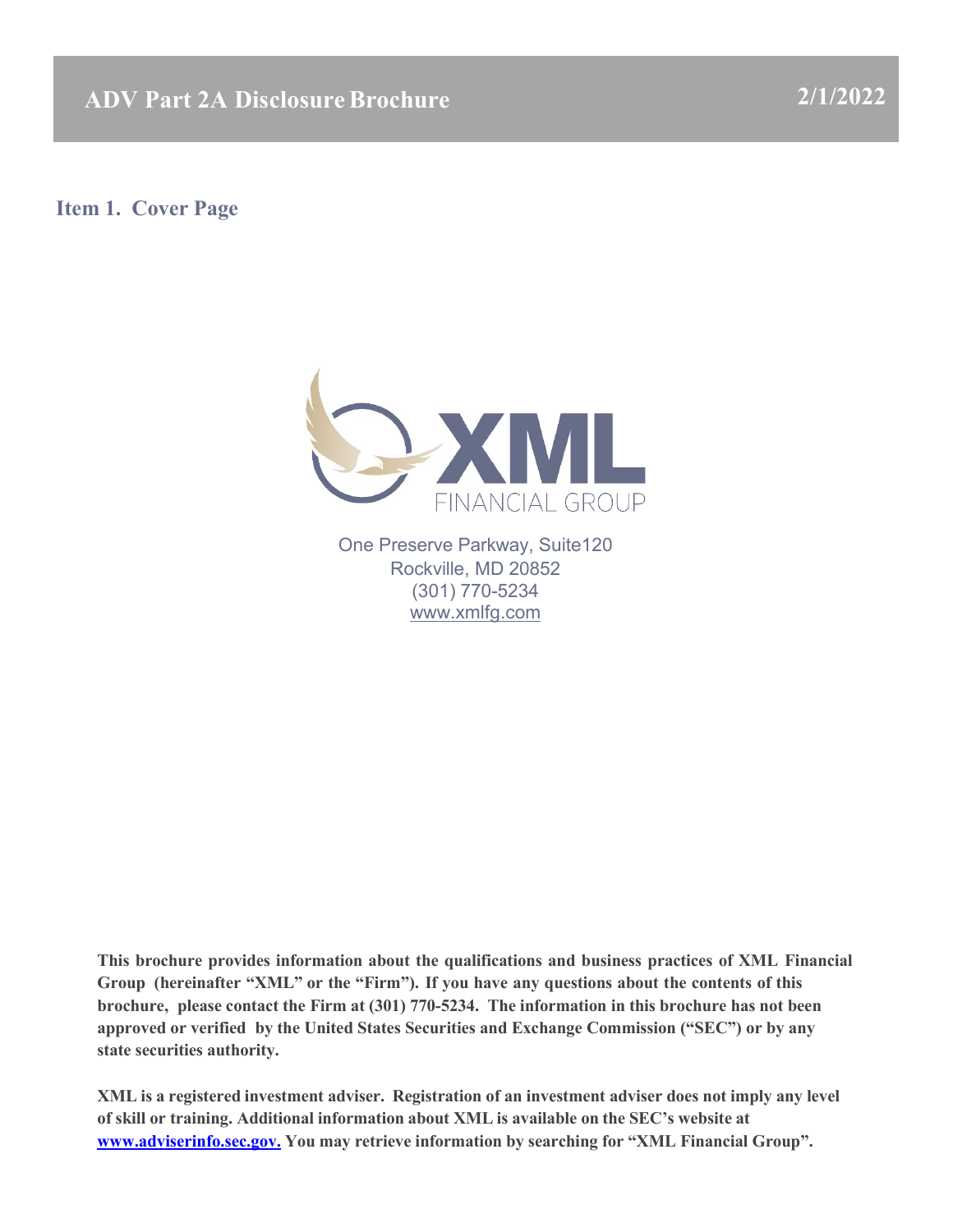## <span id="page-1-0"></span>**Item 2. Material Changes**

This section addresses material changes that were made to the brochure since the last annual update on March 31, 2021. It provides potential clients and current clients with a summary of such changes and other disclosures. Pursuant to SEC rules, clients will receive a summary of material changes to this and subsequent brochures within 120 days of the close of XML's fiscal year ending December 31. A complete brochure will be provided based on significant changes and will be available upon request at any time, without charge.

- Added Acknowledgment of Our Fiduciary Status with Respect to Retirement Accounts and material conflicts of interest per the Employee Retirement Income Security Act ("ERISA") Prohibited Transaction Exemption ("PTE") 2020-02 effective 2/1/2022. *Refer to Item 4. Advisory Business.*
- Revised description of Morningstar Managed Portfolios due to the change of custodian*. Refer to Item 5. Fees and Compensation, Third Party Manager Services.*
- Described limitations or restrictions in the types of clients we can provide services to and how that can change. *Refer to Item 7 Types of Clients.*
- <span id="page-1-1"></span>• Updated Risk section to include Structured Notes, Leveraged ETFs, Unpredictable Social Media and Crowd Influence. *Refer to Item 8. Methods of Analysis, Investment Strategies and Risk of Loss.*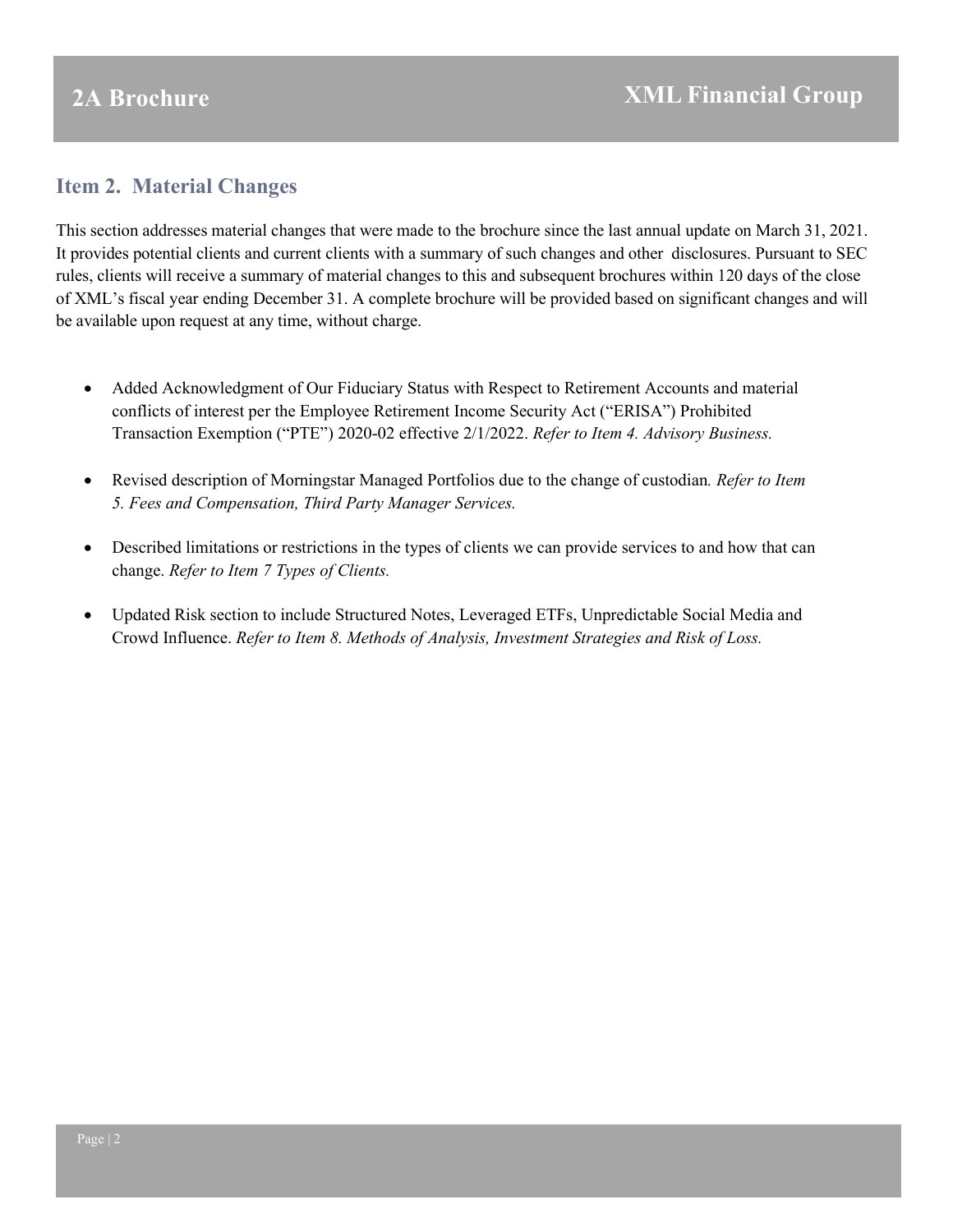# 2A Brochure

## **Item 3. Table of Contents**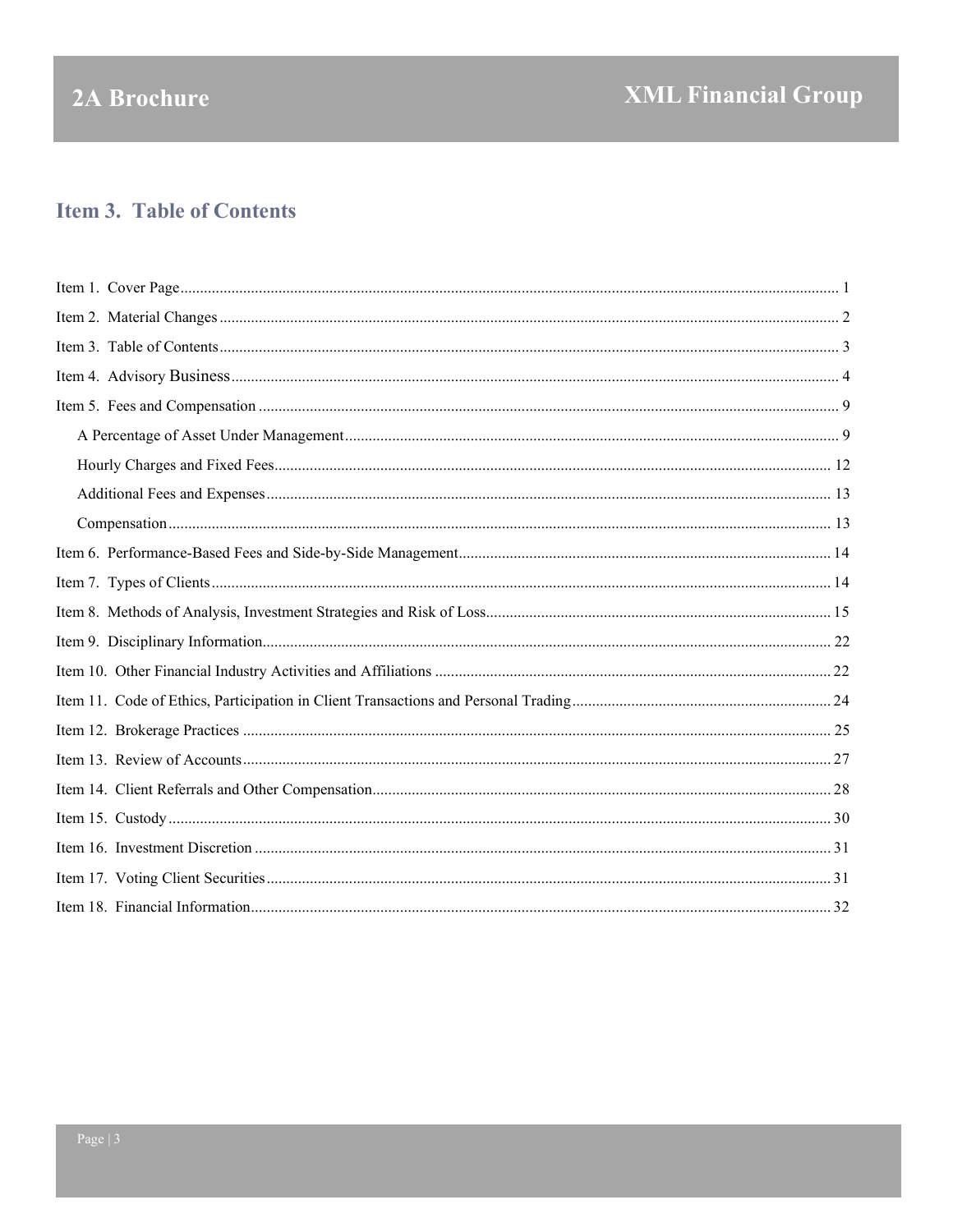## <span id="page-3-0"></span>**Item 4. Advisory Business**

XML Financial Group was formed in September 2016. We offer portfolio management services, both on a discretionary and non-discretionary basis, wrap fee programs, financial planning, consulting and retirement plan advisory services. In September of 2021, we welcomed Robert Collins and the team at Collins Investment Group, now a division of XML, based in Bethesda, Maryland.

XML is part of the Focus Financial Partners, LLC ("Focus LLC") partnership. Specifically, XML is a wholly owned subsidiary of Focus Operating, LLC ("Focus Operating"), which is a wholly-owned subsidiary of Focus LLC. Focus Financial Partners Inc. ("Focus Inc.") is the sole managing member of Focus LLC and is a public company traded on the NASDAQ Global Select Market symbol FOCS. Focus Inc. owns approximately two-thirds of the economic interests in Focus LLC.

Focus Inc. has no single 25% or greater shareholder. Focus Inc. is the managing member of Focus LLC and has 100% of its governance rights. Accordingly, all governance is through the voting rights and Board at Focus Inc. As of June 30, 2021, investment vehicles affiliated with Stone Point Capital, LLC ("Stone Point") had an approximately 22% voting interest in Focus Inc. and Stone Point had the right to designate two of eight directors on the Focus Inc. Board.

Focus LLC also owns other registered investment advisers, broker-dealers, pension consultants, insurance firms, business managers and other firms (the "Focus Partners"), most of which provide wealth management, benefit consulting and investment consulting services to individuals, families, employers, and institutions. Some Focus Partners also manage or advise limited partnerships, private funds, or investment companies as disclosed on their respective Form ADVs.

We do not believe the Focus Partnership presents a conflict of interest with our clients. However, due to this affiliation, we have a limitation in that we are unable to recommend or trade on a discretionary basis the Focus Inc. stock, symbol FOCS. Orders for FOCS must be handled as unsolicited, client-directed trades.

Pursuant to a management agreement between XML, Focus LLC and BR Financial Associates Management Company, LLC (the "Management Company"), the Management Company has agreed to provide persons to serve as officers and leaders of XML who, in such capacity, are responsible for the management, supervision and oversight of XML. The Management Company does not provide investment advisory services.

As of December 31, 2020, the Firm managed \$960,000,000 in discretionary assets and \$312,000,000 in non-discretionary assets.

While this brochure generally describes the services of XML, certain sections also discuss the activities of our nonadvisory employees, officers, partners, directors (or other persons occupying a similar status or performing similar functions) and investment advisor representatives ("IARs") who provide investment advisory services on XML's behalf, together referred to as "Supervised Persons". Some IAR's are *dually licensed financial professionals*, in that they are able to provide investment advisory services on behalf of XML and brokerage products to both clients of XML and non-clients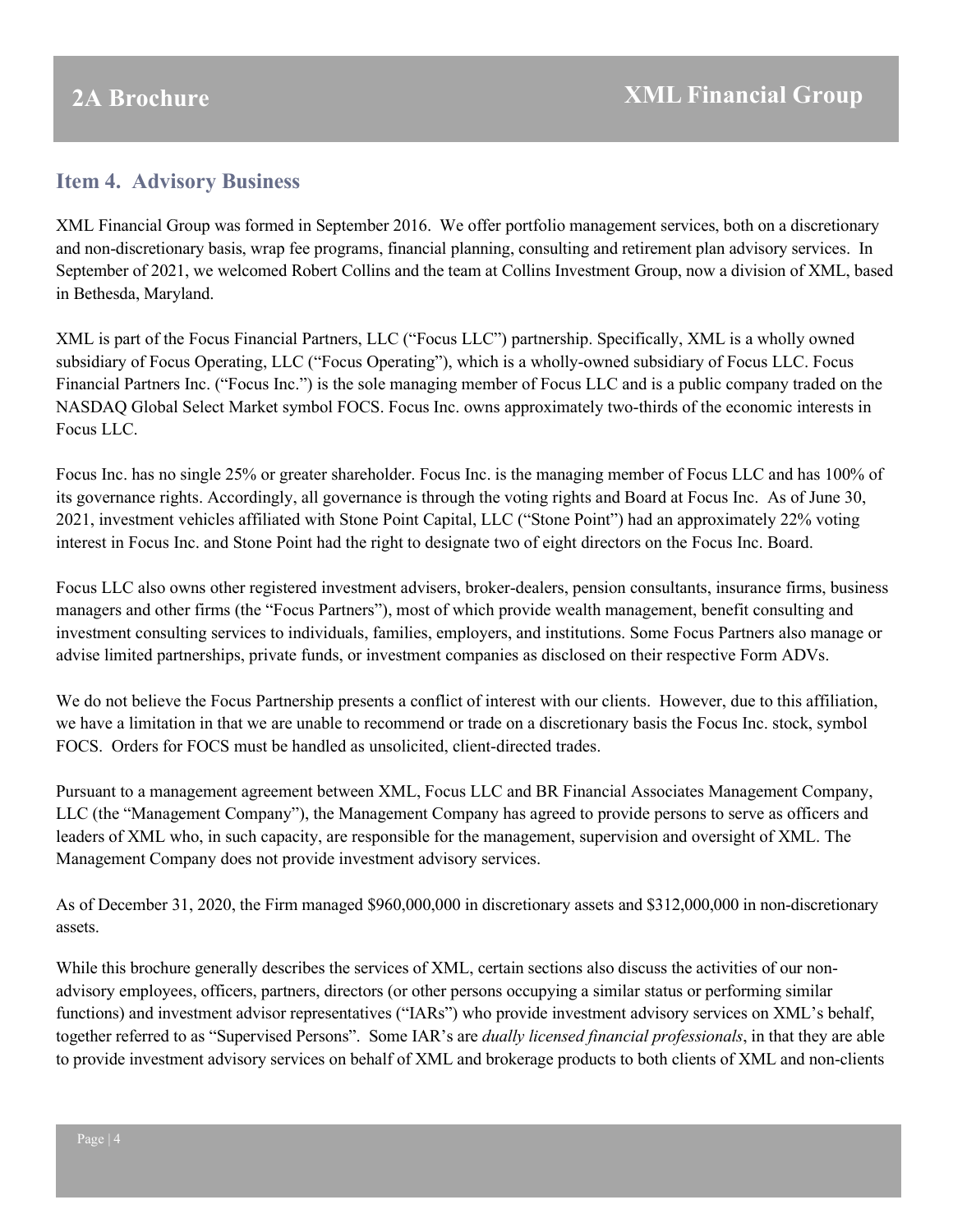of XML through XML's affiliated broker-dealer, XML Securities, LLC ("BD"), member FINRA/SIPC. The terms "Client," "you," and "your" are used throughout this document to refer to the person(s) or organization(s) who engage us for the services described here. Prior to XML rendering advisory services, we request clients enter into a written agreement with XML setting forth the relevant terms and conditions of the advisory relationship. This can be in the form of an investment advisory agreement ("Advisory Agreement") or, as in the case of hourly or fixed fee services, per a consulting agreement or invoice which memorializes the mutually agreed upon services. **Please refer to XML Form ADV Part 2A Appendix 1 Wrap Fee Program Brochure ("Wrap Fee Brochure") which provides information about XML's wrap fee program advisory services.**

**If you would like any of our materials in a larger font, request a hard copy be mailed to you, review verbally with someone other than your advisor or have any questions, please contact [info@xmlfg.com.](mailto:info@xmlfg.com)**

#### **ACKNOWLEDGMENT OF OUR FIDUCIARY STATUS WITH RESPECT TO RETIREMENT ACCOUNTS**

The U.S. Department of Labor issued a rule pertaining to investment advice provided to retirement investors, called Improving Investment Advice for Workers & Retirees. The rule applies to retirement accounts governed by the Employee Retirement Income Security Act ("ERISA") and/or the Internal Revenue Code ("Code"), including Individual Retirement Accounts ("IRA") and Education Savings Account ("ESA"). Pursuant to the rule, we are providing the following acknowledgment:

When we provide "investment advice," as defined under Title I of ERISA or the Code, to you regarding your retirement plan account, IRA, or ESA, we are fiduciaries within the meaning of ERISA and/or the Code. The way we make money creates some conflicts with your interests, so when we operate as a fiduciary for your retirement account(s) we operate under a special rule, PTE 2020-02, that requires us to act in your best interest and not put our interest ahead of yours. To the extent that particular communications to you or activities are considered "investment education" or otherwise non-fiduciary under ERISA, we are not a fiduciary in connection with such communications or activities.

The Department of Labor has published a guide titled Choosing the Right Person to Give You Investment Advice: Information for Investors in Retirement Plans and Individual Retirement Accounts, which can be found at [https://www.dol.gov/agencies/ebsa/about-ebsa/our-activities/resource-center/faqs/choosing-the-right-person-to-give-you](https://www.dol.gov/agencies/ebsa/about-ebsa/our-activities/resource-center/faqs/choosing-the-right-person-to-give-you-investment-advice)[investment-advice.](https://www.dol.gov/agencies/ebsa/about-ebsa/our-activities/resource-center/faqs/choosing-the-right-person-to-give-you-investment-advice)

The Firm and Financial Professionals have an economic incentive to encourage investors to roll over assets into an IRA at the Firm. The Firm and investment professionals earn compensation if an investor rolls his/her employer plan or outside retirement assets to an IRA at the Firm. In contrast, if the investor leaves his/her assets in their existing plan or rolls the assets to a plan sponsored by their new employer, then the Firm and Financial Professional will likely not earn compensation. Investors are under no obligation to roll over employer plan assets to an IRA under the Firm. Therefore, we have a Conflict of Interest when we make a recommendation to:

- Move assets that we are not being compensated on to an account/service that we would be compensated on.
- Move assets from an account/service that we are being compensated on to an account/service that would generate higher compensation to us.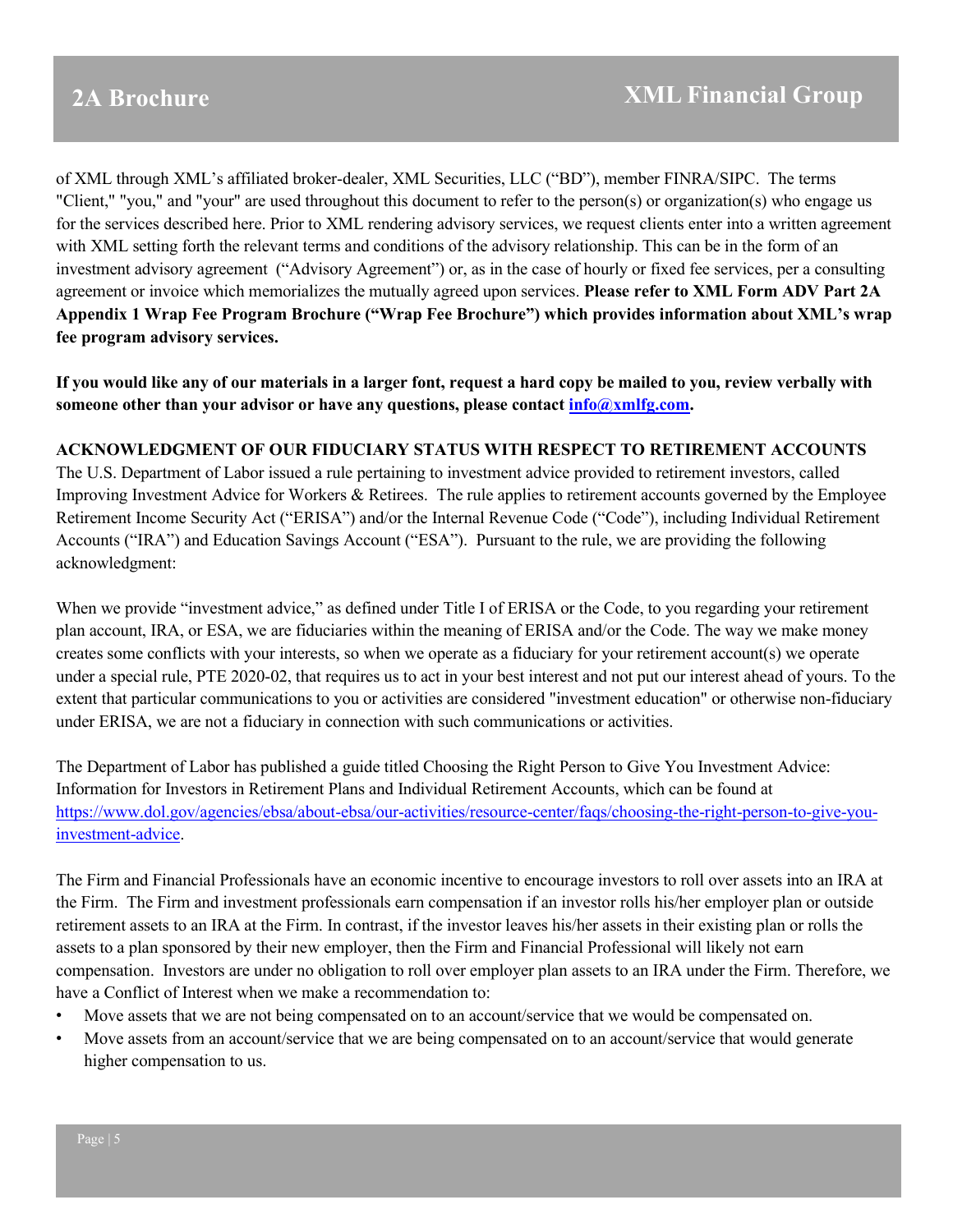- Transfer assets from another firm to our firm.
- Roll over assets from a qualified retirement plan to an IRA at our firm.
- Engage our investment advisory consulting services regarding investing of retirement assets.

#### **Portfolio Management Services**

XML offers portfolio management services to retail investors and other types of clients, as further described herein under Item 7. We mange client investment portfolios primarily on a discretionary basis using the custodian Fidelity Brokerage Services LLC ("Fidelity"). The Advisory Agreement used for discretionary portfolio management services at Fidelity is the *XML Discretionary Investment Management Agreemen*t ("IMA"). XML's portfolio management services entail allocating, purchasing or selling of various types of securities, such as mutual funds and exchange-traded funds ("ETFs"), as well as individual debt and equity securities in accordance with clients' investment objective indicated at the household level, versus based on the individual account. XML does not offer proprietary investment products. However, we are limited in the types of products that Fidelity will allow clients to hold in their account. Likewise, the IARs are limited in their recommendations to those products in which they are knowledgeable and have a capable understanding of. It is unrealistic for IARs to be proficient in all types of investment products and the respective current product offerings in those categories. Therefore, it is important for you to ask the IAR about XML's general approach to portfolio management, his/her experience and the types of products that XML generally recommends. We have a collaborative culture at XML. When possible, IARs tend to utilize the unique expertise and knowledge of other IARs to provide an elevated knowledge base to further enhance advisory services.

XML tailors the advisory services to meet the needs of individual clients and portfolio management service in a manner consistent with those needs and objectives. XML conducts an initial consultation with clients to assess their risk tolerance, time horizon, liquidity constraints and other related factors relevant to their financial profile and the management of their portfolios. Therefore, the services provided to clients will vary. Please promptly notify us if there are changes in your financial situation or if you wish to place any limitations on the management of your portfolios. Should you wish to impose reasonable restrictions or mandates on the management of your account, please submit such requests in writing.

XML has a program in place to monitor portfolio management assets under the IMA. This service is included by the asset management fee. Assets may be excluded from the IMA, as identified, and thus the asset management fee, and corresponding services, will not be applied. Excluded assets are not included in monitoring services. XML's monitoring program includes alert subscriptions through Fidelity, that are prompted as needed, ad hoc reports generated by Supervised Persons, regular and scheduled reports run quarterly and reviewed by Supervised Person and IARs. XML reviews the performance of the independent investment managers within separately managed accounts ("Independent Managers") on an annual or as needed basis and will have the ability to terminate or change an Independent Manager when the Firm believes there is a concern as to the ability of the respective manager to meet the client's investment objective. XML seeks to ensure the Independent Managers' strategies and target allocations remain aligned with the clients' investment objective.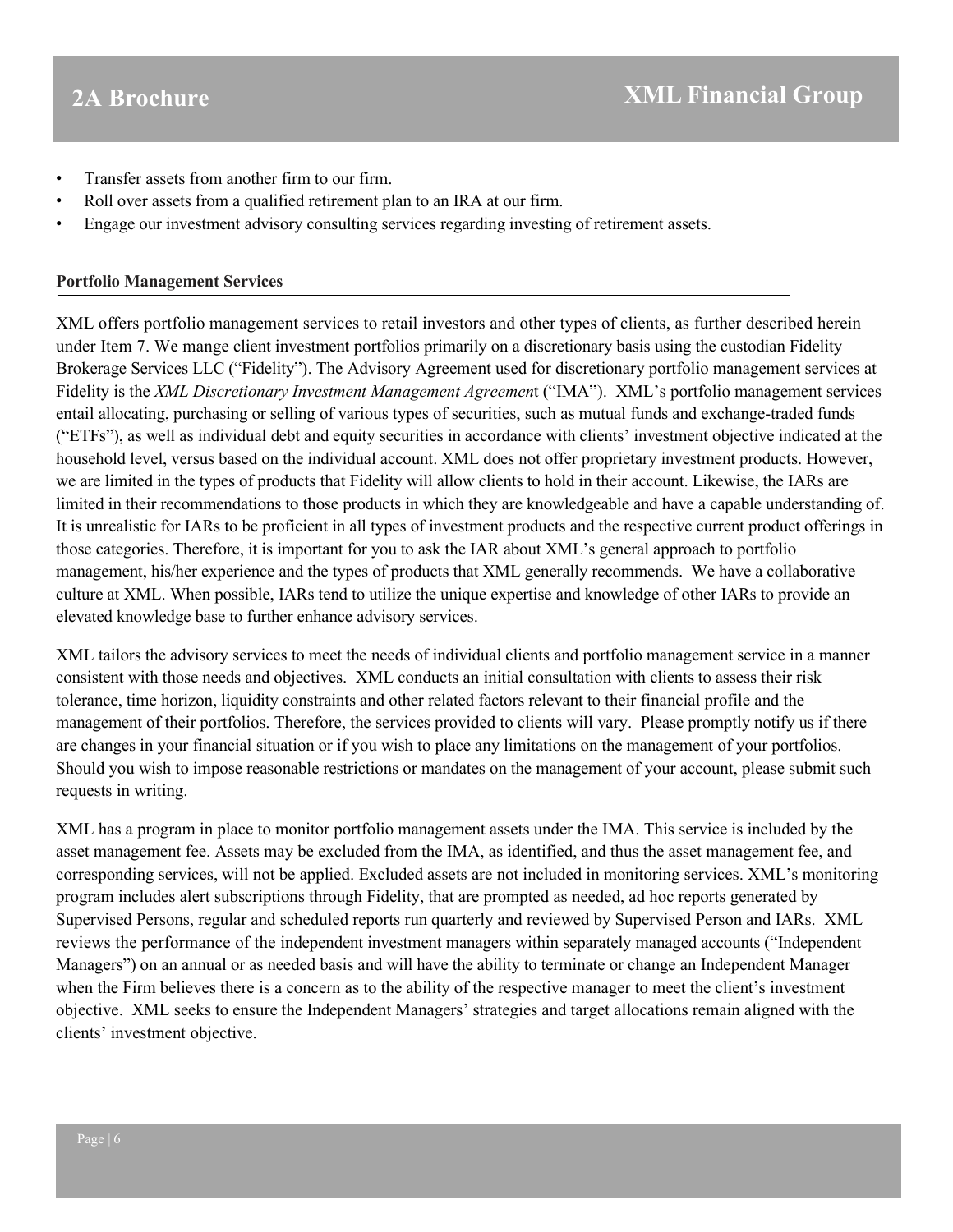#### **Financial Planning and Consulting Services**

XML offers financial planning and consulting services. In general, the unique needs of each client will determine the scope of financial planning services provided by the IAR in connection with the portfolio management services. The IAR and client will discuss these needs and determine the expected level of service together. Factors considered are the amount of assets, the goals of the client, the complexity of his/her estate and employment situation and other factors such as trusts, educational and retirement account needs. The IAR can then determine if their service would be nominal and included as part of the IMA fee, or if a separate engagement and fee is warranted in addition to the IMA or if a standalone hourly or fixed fee arrangement is appropriate. A broad range of holistic financial planning services, including the following:

- Retirement planning
- Cash flow planning
- Trust and estate planning
- Educational planning
- Insurance planning
- Tax planning

Clients retain discretion over all decisions regarding the implementation of financial planning and consulting recommendations, and are under no obligation to act upon any of the recommendations made by XML. XML does not monitor assets as part of financial planning and consulting services unless specified in writing and agreed to by XML. When agreed upon, the Firm can provide advice about a legacy position or other investment held by the client. Clients may engage XML to manage and/or provide advice on certain investment products that are not maintained under Fidelity, such as assets held in employer sponsored retirement plans and qualified tuition plans (i.e., 529 plans). These assets are generally maintained at the custodian designated by the product's provider. In these situations, XML recommends the allocation, purchase or sale of client assets among the various investment options available within the product, however it will be at the discretion of the client to act upon and provide instructions to the respective product custodian as the IAR will not have the ability to effect those recommended actions.

**Prior to initiating a rollover from a qualified plan to an Individual Retirement Account (IRA), XML encourages investors to read "Rollover Consideration" under** *Education and Notices* **on [https://www.xmlfg.com/resources/.](https://www.xmlfg.com/resources/) If you would like materials in a larger font, request a hard copy mailed to you, review this verbally or have any questions, please contact [info@xmlfg.com.](mailto:info@xmlfg.com)** 

#### **Retirement Plan Consulting**

XML provides various consulting services to qualified employee benefit plans and their fiduciaries. This suite of institutional services is designed to assist plan sponsors in structuring, monitoring and optimizing their corporate retirement plans. Each engagement is individually negotiated and customized, including the following: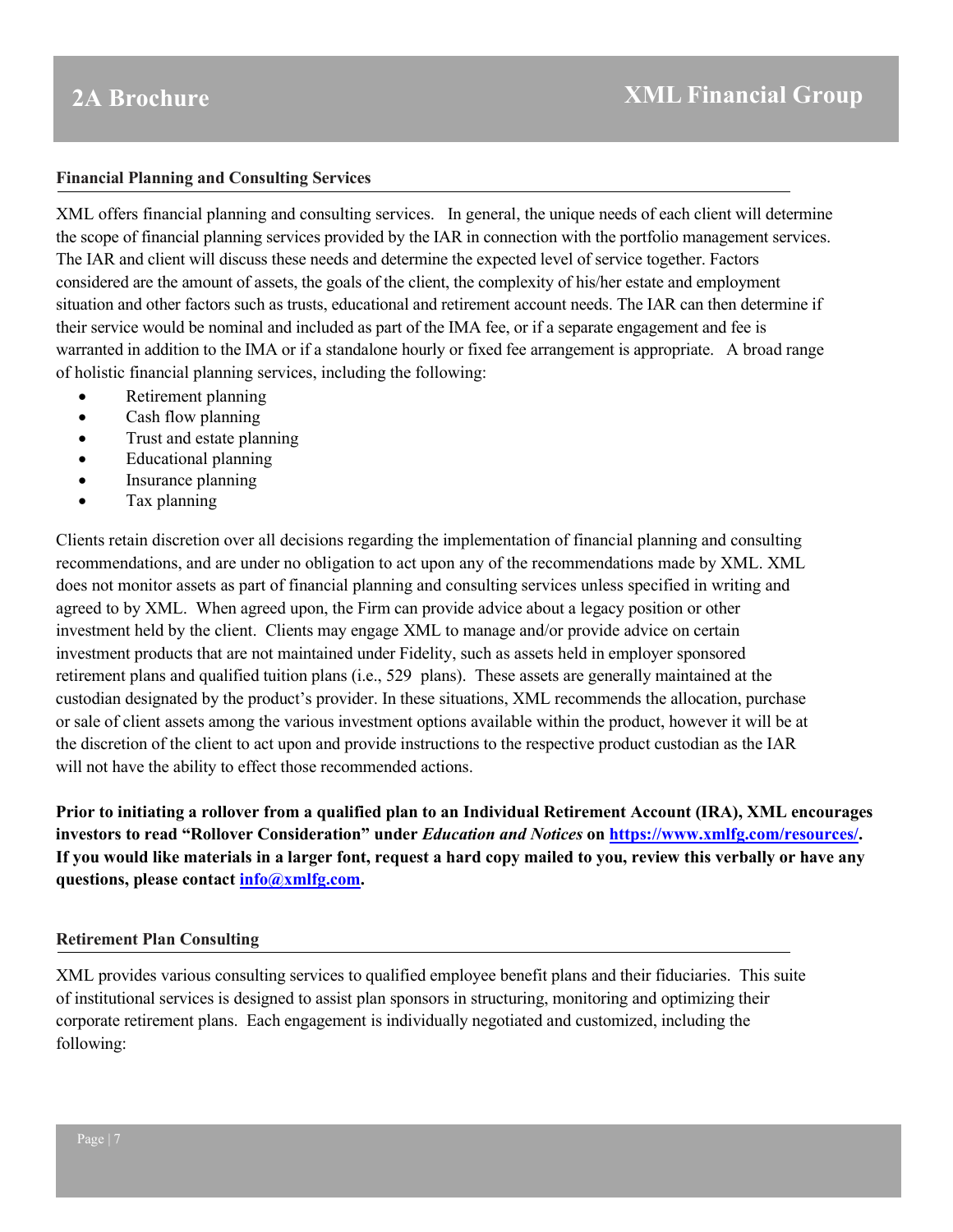- Plan design and strategy
- Plan review and evaluation
- Executive planning  $&$  benefits
- Investment selection
- Plan fee and cost analysis
- Plan committee consultation
- Fiduciary and compliance
- Participant education

As disclosed in an Advisory Agreement, certain of the foregoing services are provided by XML as a "fiduciary" as defined under Section 3(21)(A)(ii) of the Employee Retirement Income Security Act of 1974, as amended ("ERISA"). XML is a fiduciary with respect to investment management services and investment advice provided to ERISA plan clients, including plan participants. As such, XML is subject to specific duties and obligations under ERISA that include, among other things, prohibited transaction rules which are intended to prohibit fiduciaries from acting on conflicts of interest.

### **Securities-Based Loan/Collateral Account at Fidelity**

Securities-Based Loan/Collateral Accounts are an optional account service a client engages in with the custodian. These are established in an agreement between Fidelity Brokerage Services, LLC, National Financial Services, LLC, Goldman Sachs Bank USA and each account owner/client. This type of loan uses the eligible securities in their brokerage account as loan collateral and the proceeds of which cannot be used to purchase, carry or trade securities. This type of loan allows investors access to funds without having to sell their investments for personal reasons, such as loans for education, real estate, taxes or other expenses. Such loans, using a client portfolio as collateral or use of options for leverage, has inherent high risks, are not advisable for the majority of clients, and will depend entirely on other client assets, client risk profile and appropriateness. XML is not a party to the contract and receives no compensation for this arrangement. The loan provider will receive interest payments on the loan from the client. Please refer to XML's separate disclosure of conflicts for a related person involved with the Loan provider.

### **Wrap Fee Programs**

The IARs who are *dually licensed financial professionals*, and registered with the BD are able to offer Wrap Fee Programs through XML. With a Wrap Fee the client pays one annual asset-based management fee as opposed to an annual asset-based management fee to the advisor and an additional asset-based or per transaction charge to the custodian and broker-dealer. The Wrap Fee Program includes; the compensation paid to XML, the IAR, performance reporting, billing of the Wrap Fee Program for XML and custodial transaction charges in accordance with the Wrap Fee Program Agreement ("Program Agreement") and the terms of engagement by XML and the BD – thus the term "wrap" as the fees are considered wrapped together into one annual asset-based management fee paid by the client. The Wrap Fee Program may cost more or less than purchasing such services separately. As the assetbased fee associated with a Wrap Fee Program will include most transaction costs and fees to a broker-dealer who has custody of these assets, they are typically higher than other asset-based advisory fees for other forms of advisory services. **A separate XML Form ADV Part 2A Appendix 1 Wrap Fee Program Brochure ("Wrap Fee Brochure") is available and provided for your consideration of a wrap account. The Wrap Fee Brochure is**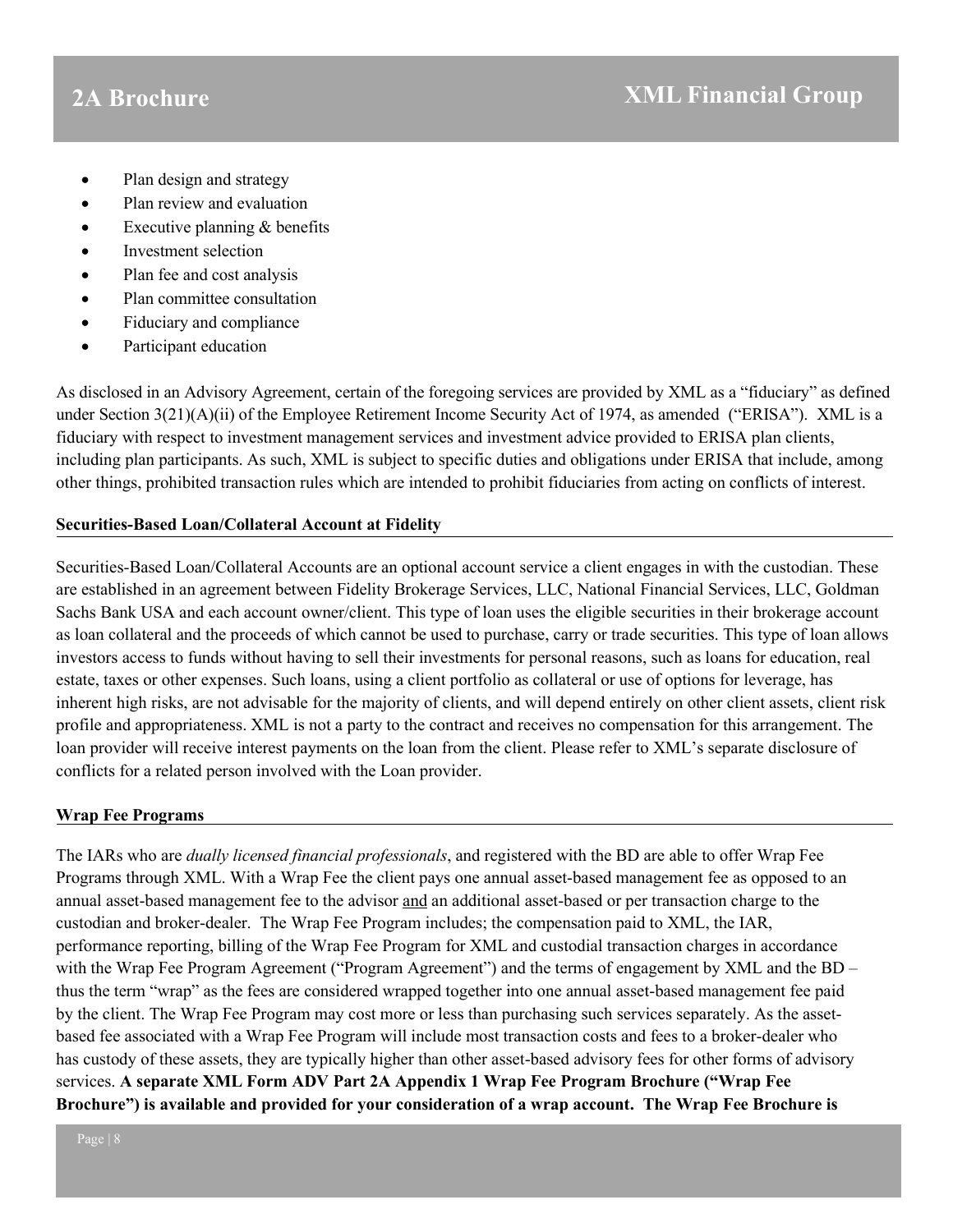### <span id="page-8-0"></span>**made available free of charge upon request by using the contact information on the cover page of this document.**

## **Item 5. Fees and Compensation**

XML offers advisory services for compensation based on a percentage of assets under management, hourly charges, and fixed fees (other than subscription fees).

#### **A PERCENTAGE OF ASSETS UNDER MANAGEMENT**

#### **Portfolio Management Service**

The principal fees and costs associated with portfolio management services are the XML's annual asset-based management fee. This fee is a percentage, calculated based on the billable assets designated under the XML Discretionary Investment Management Agreement ("IMA") or other advisory program agreement. Custodian transaction fees and account charges, and the underlying investments' expenses, as applicable, are additional costs borne by the client. An asset-based fee creates a conflict in that the higher the billable assets, the higher the fee we will receive. Therefore, XML and the IAR have an incentive to increase the billable assets. This increase in the assets applies to both the increase in value of the assets as well as recommending the engagement of our services or recommending the addition of funds to an established account. IARs must adhere to the investment advisor fiduciary standard and act in the best interest of the client. We mitigate this conflict by enabling the IAR and client to negotiate the asset-based management fee and code assets as non-billable where the IAR or XML deem appropriate. We also established a declining tiered fee schedule. Keep in mind, as your assets grow or decline so does the annual asset management fee XML receives. Your account will be billed regardless of whether your assets increase in value, a common practice in the financial services industry.

#### **Asset-based Fee Schedule**

XML has a recommended IMA fee schedule, however the fee is negotiable with the client. The annual asset-based management fee paid by clients will vary among clients depending on the account and household asset levels, complexity of scope and service needs. The IAR considers many factors if adjusting the fee 'off the fee schedule'. This includes, but is not limited to; the amount of assets under management, projected assets, the complexity of the investments, number of accounts, objective, account position composition, pre-existing/legacy client relationship, account retention and special considerations for certain non-profit groups or charitable organizations, relationship interactions, financial planning and consulting considerations, and the expected service level XML and 'household' aggregation. XML does allow for clients to create a "household" of their personal and related accounts which can be aggregated for investment objective, portfolio management and fee billing.

The IAR and XML have an inherent conflict when recommending the XML advisory services as there is a financial incentive for us to engage our services with you for assets that we not compensated on or to increase our compensation. We try to mitigate this conflict with training and educating IARs on their fiduciary duty and focus on what is in the best interest of the client. XML, it's employees and the IARs are professionals and it is reasonable to be fairly compensated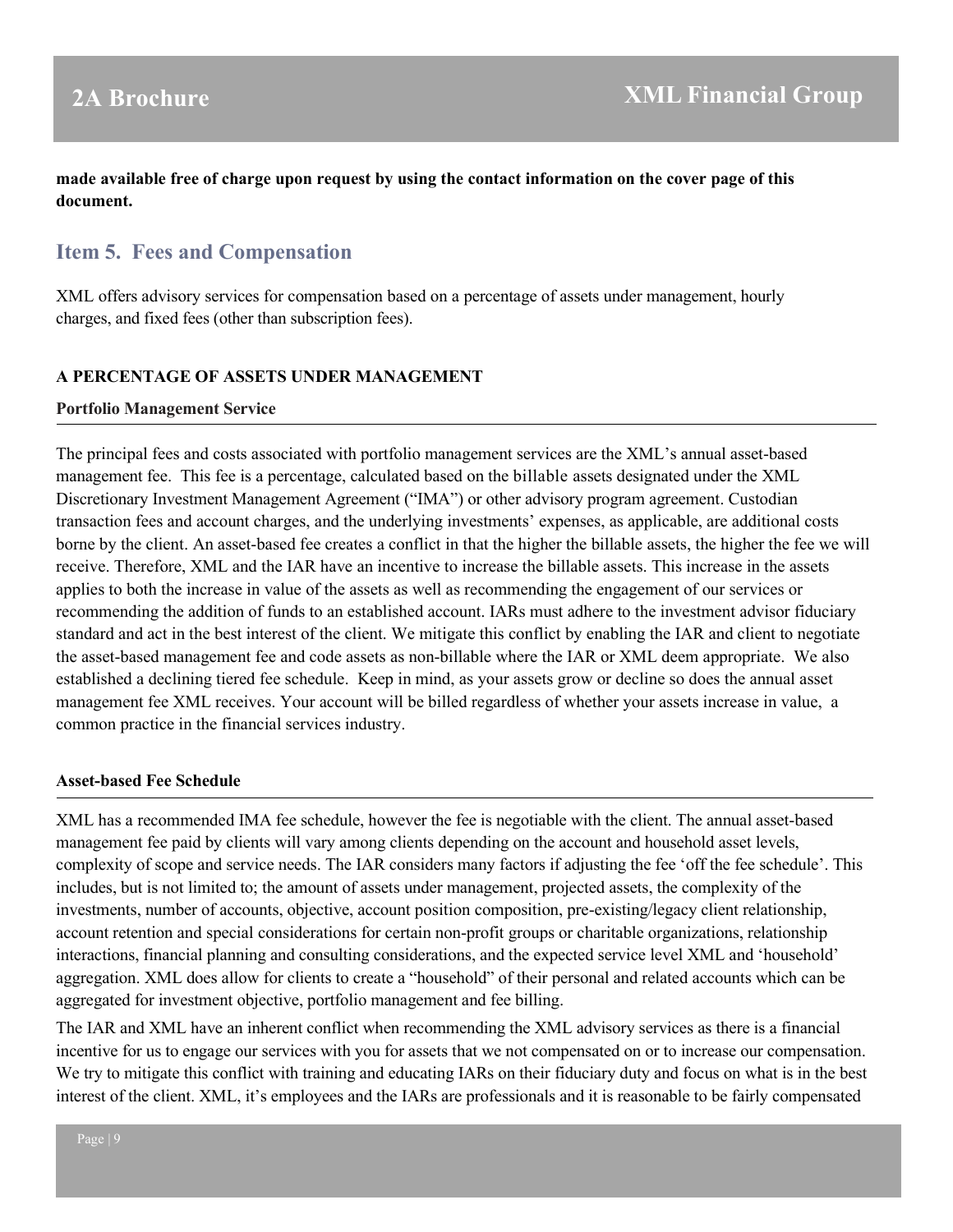for their time, guidance, experience, knowledge and opinion, operational support, performance of services, evaluation whether or not to make a recommendation, even if that results in an action, a hold recommendation or no action. Our business model is not the same as a large, online, client directed, self-service operation. Therefore, our pricing is not comparable to these types of businesses structure and you will pay more in fees and costs for our services provided primarily by employees and professional staff.

The IMA includes an option for a Flat Fee percentage which would therefore not apply to the schedule below. The IMA fee would apply to all accounts listed under the IMA with exceptions specifically noted. Clients who have legacy accounts or transferred to XML as a result of a merger or new advisor joining XML could be subject to a different fee schedule. Note: Employees and family members of the IARs are granted a lower XML asset management fee or waiver of this fee altogether.

| <b>Portfolio Value</b> | <b>Base Fee</b> |
|------------------------|-----------------|
| First \$1,000,000      | 1.25%           |
| Next \$2,000,000       | $1.00\%$        |
| Next \$1,000,000       | $0.90\%$        |
| Next \$1,000,000       | $0.80\%$        |
| Next \$1,000,000       | $0.70\%$        |
| Next \$1,000,000       | $0.60\%$        |
| Next \$1,000,000       | $0.50\%$        |
| Next \$1,000,000       | 0.40%           |
| Next \$1,000,000       | $0.30\%$        |
| Next \$1,000,000       | $0.20\%$        |
| Next \$1,000,000       | 0.20%           |
| Next \$1,000,000       | $0.20\%$        |
| Next \$1,000,000       | $0.20\%$        |
| Next \$1,000,000       | $0.20\%$        |
| Above \$15,000,000     | Negotiable      |

With new accounts, the asset-based management fee for the initial quarter is billed in arrears, prorated and based upon the value of assets being managed by the firm at the time the account is funded by such assets. For clarity, fees are assessed on cash and cash equivalents and on accrued but unpaid interest, and on margin or other borrowing balances as included in the market value on which fees are assessed. Please discuss with your IAR any assets/securities in which you feel should not be included as part of the fee calculation and deemed unbillable assets. The fee is then subsequently billed quarterly in advance and is based upon the average daily balance of the assets in the previous quarter. In the event the IMA is terminated, the fee for the final billing period will be prorated, if applicable, through the effective date of the IMA termination and any unearned portion of the fee refunded to the client. A reduction in the asset-based management fee requires XML's approval. An increase in the asset-based management fee would require a new IMA to be executed by you and XML. The IMA allows for varying fee rates to be applied for different types of accounts in a household, such as for 529 plans held directly at the fund companies. If you wish to deviate from this form of payment, that will create an additional burden on the XML operations and would need approval by an XML principal.

#### **Account Additions and Withdrawal Considerations**

Clients who make frequent additions and withdrawals from their account and are able to do so subject to XML's right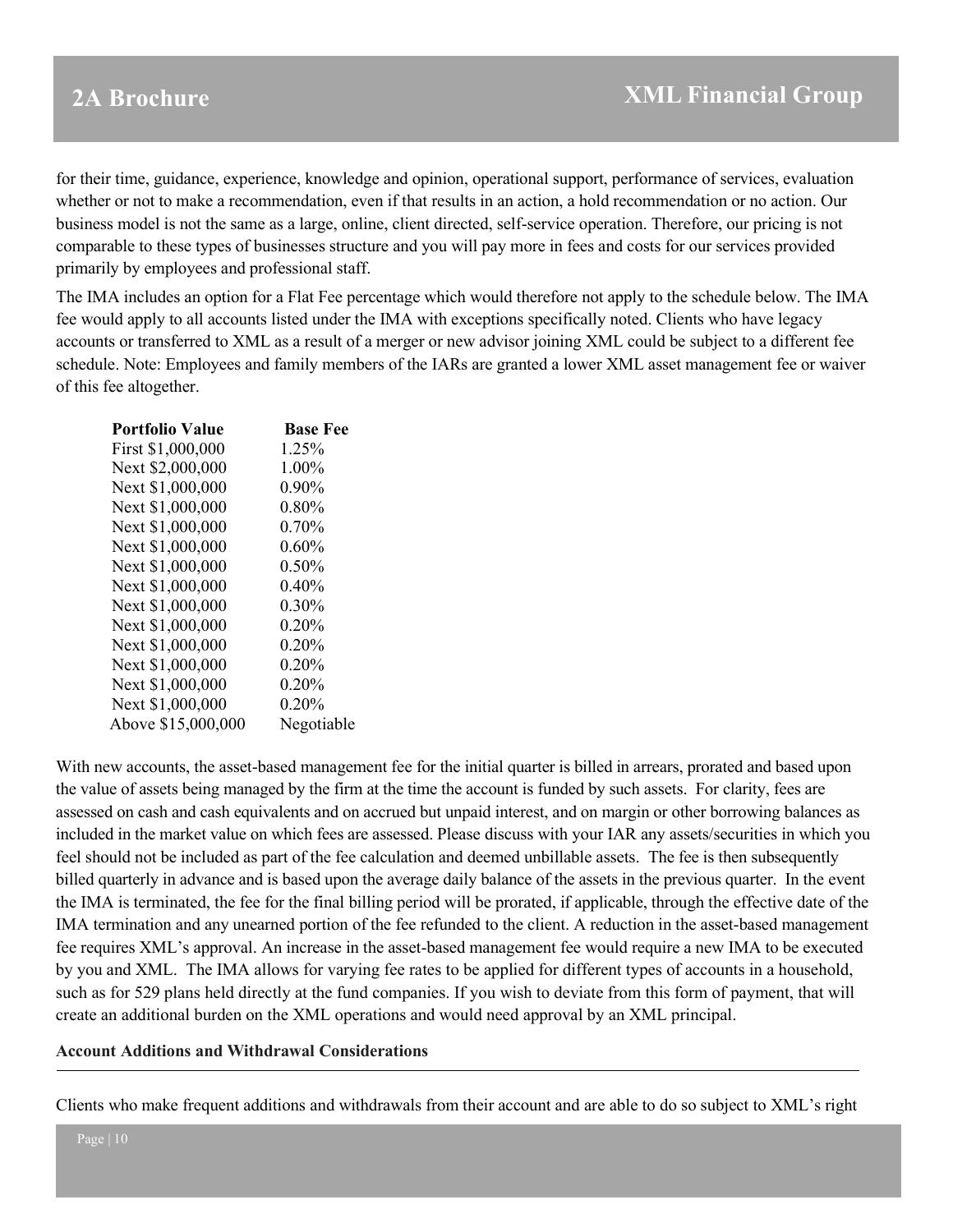to terminate the IMA services if the account value falls below a level that we feel is no longer suitable for our services. Per the IMA agreement, the Firm reserves the right to liquidate any transferred securities to or decline to accept securities into your investment account. You may withdraw account assets subject to the usual and customary securities settlement procedures. The Firm designs portfolios as long-term investments and the withdrawal of material assets may impair the achievement of your investment objective. XML will consult with you about the options and implications of transferring material funds or securities out of your account. Clients are advised that when transferred securities are liquidated, they will be subject to Fidelity's transaction fee schedule, possibly short-term mutual fund redemption fees, which can be significant, fees assessed at the mutual fund level (e.g., contingent deferred sales charges) and/or tax ramifications.

#### **Third Party Manager Services**

XML maintains accounts with the third-party manager, Morningstar Managed Portfolios ("MMP"). MMP is sponsored by Morningstar Investment Services ("MIS") with models of Mutual Fund Portfolios, ETFs, and select Stock Baskets. The annual program fees and transaction costs vary depending on the Portfolio structure, fee plan and custodian selected. In addition to the advisory paid to XML, and partly allocated to your servicing IAR, there is a separate MIS manager charge and custodian transaction charges.

The XML advisory fee for the MMP typically ranges from 0.75% - 1.10% and is negotiated with your IAR, the MIS fee typically ranges from  $0.30\% - 0.55\%$ . The internal expenses and charges of the individual positions within your account will be borne by you – such as the open end mutual fund and ETF expenses. The custodians have separate brokerage account applications which includes terms, conditions, and a brokerage account agreement. The custodians apply separate transaction charges which can be a per transaction charge or a flat basis point (bps) rate. Refer to the custodial fee schedule for the respective custodian. The specifics of what the fees cover and how they are billed are detailed in the respective Account Proposal, Application and Brokerage Account Custodial Agreement. The Agreement can be terminated at any time (including within five business days of entering into the agreement) without the imposition of any penalty upon written notice by the client or MIS to the other and termination will become effective on receipt of such notice. If the value of an account falls below the minimum size of \$50,000 due to withdrawals or market action, MIS can terminate the account. Any termination by MIS or the client will not, however, affect the liabilities or obligations of the parties incurred or arising from transactions in Fund Shares initiated under the Agreement before such termination. *Please refer to the separate MIS ADV Part 2A Brochure, New Morningstar Managed Portfolios Program Investment Management Agreement, Morningstar Managed Portfolios Fee Schedule and custodian clearing and Fee Schedule.*

#### **529 Accounts**

XML is able to offer consulting services for 529 Plans. The consulting fee paid by each client is dependent upon the 529 plan selected, the mutual fund share class of 529 investments and amount of assets held by the account. For clients opening new 529 accounts with institutional or advisory mutual fund share classes, the consulting fee for those assets is generally billed at 0.75% or as negotiated with the client and reflected in the IMA. For clients converting existing 529 accounts that are only invested in brokerage-based class C shares to institutional shares, the consulting fee for those, and future assets, will be billed at 0.75%, or as negotiated with the client and reflected in the IMA. For clients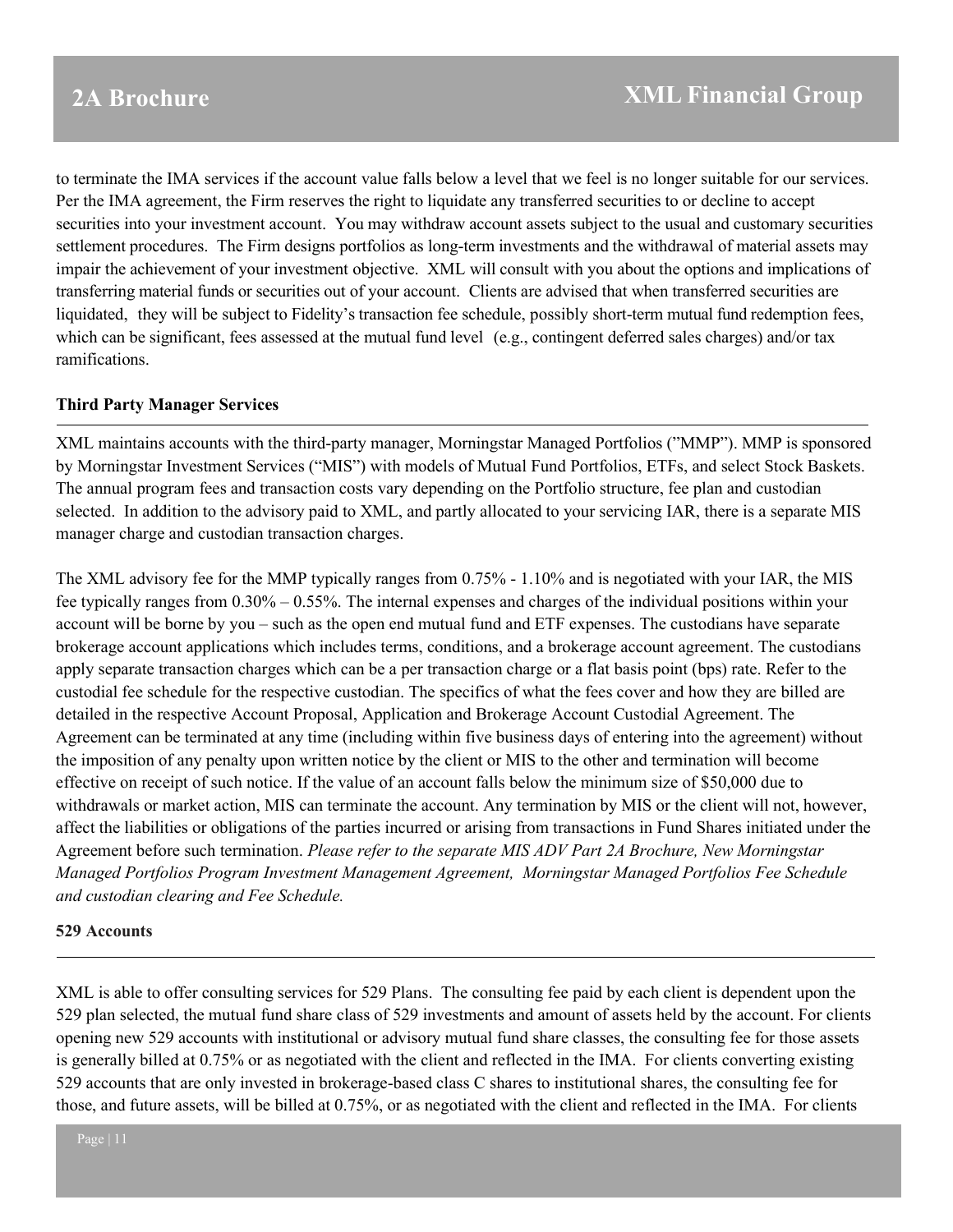converting existing 529 accounts that are only invested in class A shares to institutional shares, the consulting fee for those, and future assets, will be billed at 0.20%, or as negotiated by the client and reflected in the IMA. For clients converting other types of 529 plan structures the consulting fee will be determined on a case by case basis. Neither XML, nor an IAR, will receive compensation on brokerage/commission paying mutual fund share classes on the same assets the XML asset-based management fee is billed on. The advisory fee applied will vary between clients and will be lower for some clients based on the householding of assets under management with XML.

### **Direct Fee Debit**

Through the custodial brokerage account agreement and IMA, clients provide XML and/or certain Independent Managers with the authority to directly debit their accounts for the payment of the asset-based management fees. XML calculates the fee and submits the request to deduct the fee, based upon XML's instruction, from client's account and deposits the fees to XML's Firm account at Fidelity. Other fees not covered by the IMA will be paid for separately by the client and directly debited from the account by the custodian.

#### **Use of Margin**

Should you choose to use margin in your account a Margin agreement must be executed with the custodian. There are restrictions on the type of accounts that can utilize Margin. Please consult with your IAR regarding the use of Margin.

### **HOURLY CHARGES AND FIXED FEES**

#### **Financial Planning and Consulting & Retirement Plan Consulting**

Certain client situations will be better suited for XML to charge a fixed fee for financial planning and consulting services. These fees are negotiable, but the typical range is from \$1,000 to \$10,000 annually, depending upon the scope and complexity of the services and the IAR's level of expertise rendering these services. If XML is engaged for portfolio management services under an IMA, XML may offset all or a portion of this fee for those services based upon the amount paid for the financial planning and/or consulting services, at the Firm's suggestion or as negotiated with the client. The terms and conditions of the financial planning and/or consulting engagement are set forth in an invoice or other separate agreement. XML generally requires one-half of the fee (estimated hourly or fixed) payable at the onset of the relationship. The outstanding balance is due upon delivery of the financial plan or completion of the agreed upon services. The Firm will not, however, take receipt of \$1,200 or more in prepaid fees in excess of six months in advance of services rendered. For smaller projects some IARs can provide services on an hourly fee as negotiated and agreed upon by the client. The per hour fee rate ranges from \$100 - \$250/hour, but could be more or less as agreed upon. The fee is billed to the client via an invoice which summarizes the scope of project. The client will then need to initiate the payment according to the invoice instructions. Agreement is necessary from the client before work is commenced.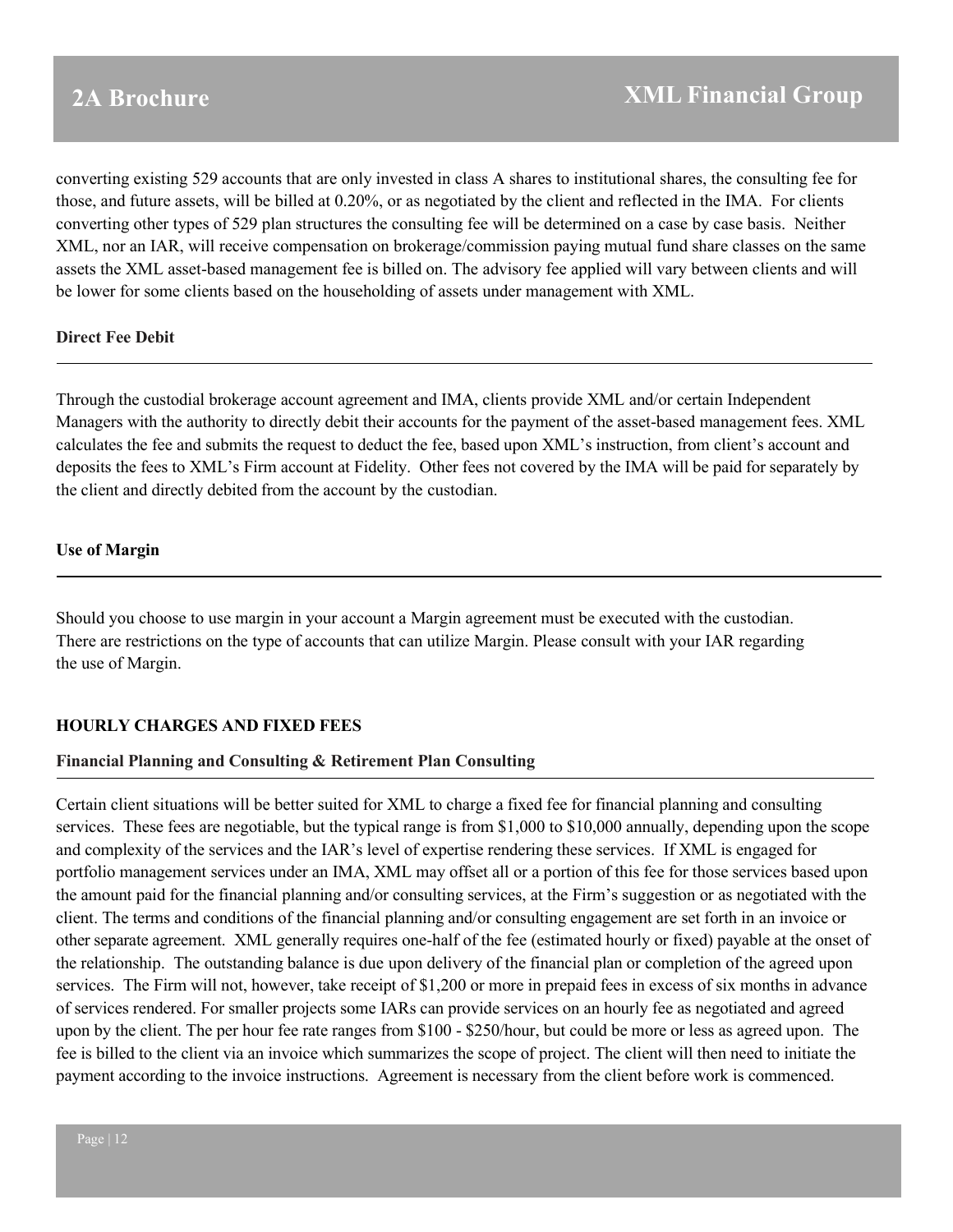If the client is not satisfied with the completed service, a full refund of the fee paid, less any out-of-pocket Firm expenses, can be requested in writing to the Firm, Attn: Compliance Department within thirty (30) days of the receipt of completed service. All payments for invoices should be made payable to "XML Financial Group" and mailed per the invoice instruction to a branch office and not made payable to any Supervised Person.

### **ADDITIONAL FEES AND EXPENSES**

In addition to XML's annual asset management fee, hourly or fixed fee paid, clients will also incur, and be responsible for, charges imposed by other third parties, such as broker-dealers, custodians, trust companies, banks and other financial institutions (collectively "Financial Institutions"). These additional charges include securities brokerage commissions, transaction fees, custodial fees, fees attributable to alternative assets, fees charged by the Independent Managers, margin costs, charges imposed directly to the investor by a mutual fund or ETF in a client's account, as disclosed in the fund's prospectus (*e.g.*, fund management fees and other fund expenses), odd-lot differentials, transfer taxes, wire transfer and electronic fund fees, and other fees and taxes on the custodial account and securities transactions. The Firm's brokerage practices are described at length in Item 12.

**Expenses of investment products: Mutual fund and exchange traded funds (ETFs)** have annual operating expense that are an additional cost for investors. Even with the use of advisory share classes, these are underlying expenses that are borne by the investor. Please refer to the fund's prospectus to review the respective share class annual operating expenses. These expenses are in addition to XML's annual asset management or advisory fee and custodial transaction charges.

**Fidelity Transaction Fee Schedule (***separate document***).** This schedule applies to accounts custodied at Fidelity through XML. These fees are separate and in addition to XML's annual asset management fee. The Fidelity Transaction Fee Schedule was negotiated between Fidelity and XML, and likely differs, in whole or in part, from the schedule of another investment advisor firm or that Fidelity applies to their retail accounts. This schedule details the transaction charges applied by Fidelity directly to your account. The types of transactions and services this covers include: equity trades placed by XML, mutual fund transaction fees – including Mutual Fund Short-term Trading Fee, fixed income principal or agency based charges, option orders, UIT, margin borrowing rates, alternative investment charges, precious metals related fees, trade-away fees, international dividends/organization fees, wire and account closeout fees. Note that effective November 4, 2019, Fidelity began offering zero transactions charges for certain online equities, ETFs, and options trades, for accounts enrolled in eDelivery. Please read through the notice provided with the Fidelity Transaction Fee Schedule as there are conditions that must be met to obtain this pricing and are exceptions to the policy.

### **COMPENSATION**

Some IARs are compensated utilizing a base salary, determined in part by the assets they service and their other responsibilities at the Firm. IARs may also be compensated primarily on the assets they manage. This creates a conflict as they have an incentive to increase the amount of assets they service. There is also the potential for the award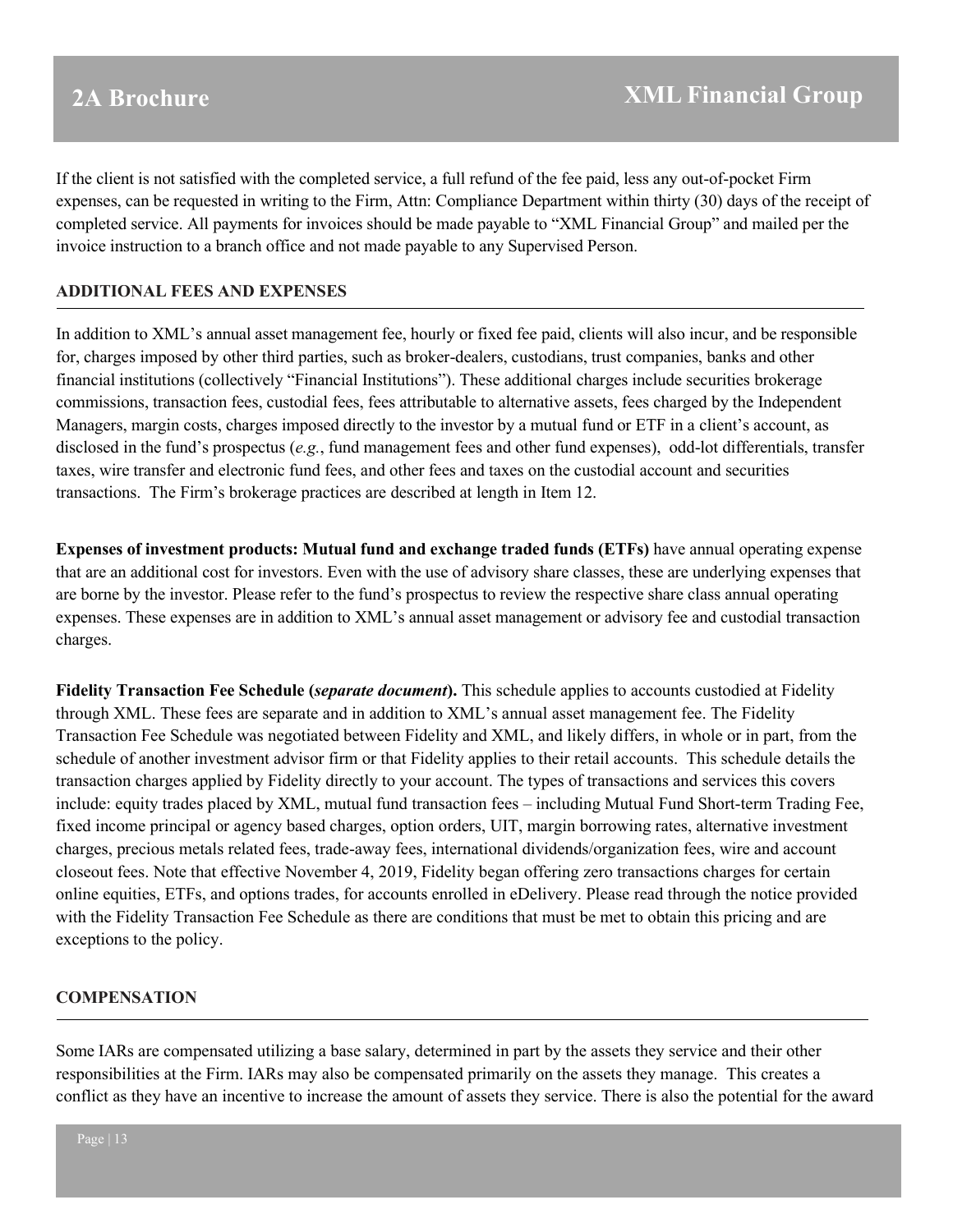of a bonus as determined by the CEO . The Firm allows for a non-servicing IARs to receive compensation for client referrals. *Please refer to Item 14. Client Referrals and Other Compensation.* Principals of the Management Company are compensated per the Management Agreement and not directly in a pay-out grid related to the revenue earned in their function as an IAR. Their compensation is based on a calculation of the financials for both XML and the BD and is not dependent solely on asst-based management fees. However, this could create a conflict to make decisions at a firm level or situational circumstance that would impact their compensation. IARs who are *dually licensed financial professional* are compensated based on a tiered level pay out on a net percentage basis of both their XML advisory compensation and their compensation earned through the affiliated BD. As their revenue increases so does their percentage payout. The IARs who are *dually licensed financial professionals*, are able to provide securities brokerage products and services under separate commission-based arrangements in their capacity as a registered representative of the BD. IARs who are also insurance producers, are able to offer insurance products in that capacity, both to clients of XML and non-clients of XML. This compensation is separate and in addition to compensation they receive for performing advisory services under XML. See *Item 10. Other Financial Industry Activities and Affiliations* for more information regarding the compensation associated with IAR's providing other products and services. This creates a conflict as they could be incentivized to increase their revenue for their financial gain. The Firm mitigates this by having a heightened supervision system in place for IAR's who are within ten percent of reaching their next tier compensation level. **For more information related to the BD, the services it provides and conflicts of interest refer to XML Securities Form CRS, Reg BI Brochure and other disclosures on [https://www.xmlfg.com/brokerage-services/.](https://www.xmlfg.com/brokerage-services/) Please refer to the IAR 2B Supplements which includes IARs' other business activity and affiliations as applicable.**

A conflict exists when XML recommends that an ERISA plan participant take a distribution, or transfer/rollover their Plan account, to an Individual Retirement Account (IRA) and engages our advisory services. A conflict exists as XML will receive compensation for such services that it previously was not. XML follows the SEC standards of fiduciary conduct when making such recommendations. **Please refer to the "Rollover Considerations" material located on [https://www.xmlfg.com/resources/.](https://www.xmlfg.com/resources/)**

## <span id="page-13-0"></span>**Item 6. Performance-Based Fees and Side-by-Side Management**

XML does not provide any services for a performance-based fee (i.e., a fee based on a share of capital gains or capital appreciation of a client's assets).

## <span id="page-13-1"></span>**Item 7. Types of Clients**

XML offers advisory services to retail investors. Per the definition of Form ADV Part 3 (Form CRS), retail investors are; a natural person, or the legal representative of such natural person, who seeks to receive or receives services primarily for personal, family or household purposes. This includes individuals, including high net worth individuals, trusts and estates. We also provide services to corporations, business entities, associations, ERISA plans, pension and profit-sharing plans, charitable organizations, and trusts and estates not considered retail investors, as mentioned above. Based on our service model and infrastructure, we feel that retail investors who wish to regularly direct trades, such as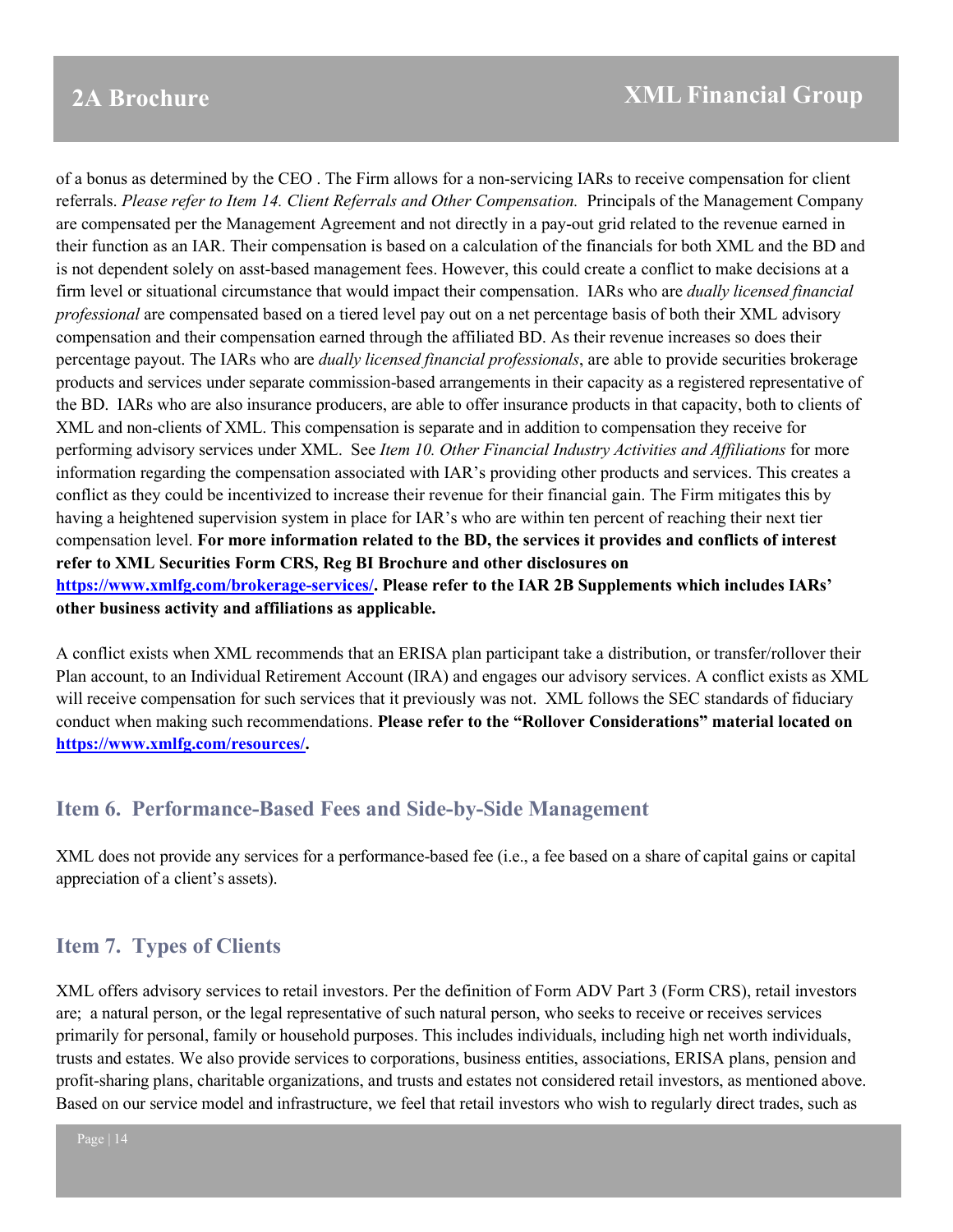on a daily or weekly basis, may not be best suited for discretionary portfolio management services. Likewise, investors with high cashflow demands that create a frequent inflow and outflow of funds place a disproportionally higher operational burden on XML's operations and can inhibit us from providing the portfolio management services to the best of our ability.

Should a client move to a state or jurisdiction which the Firm, our IAR or the custodian is not approved to conduct business or exempt from registration, we reserve the right to suspend advisor services or temporarily reassign services internally to another IAR until proper license or registration approvals are in effect or notify you that we will be unable to service your accounts. Our restrictions in our services and to whom we can provide services to will be affected by changes in regulations or per policies of the Firm and the custodians. There are restrictions for clients who move outside the United States (Offshore Customers). We defer to the applicable custodian regarding their policies and procedures. XML is not affiliated with or agents of National Financial Services (NFS) or Fidelity Brokerage Services (FBS). Nothing here in is an offer or solicitation of any security, product or service in any jurisdiction where their offer or sale would be contrary to local law or regulation.

We also reserve the right not to accept funds of which we cannot verify the source of or have a reasonable concern violate Anti-Money-Laundering laws such as those administered by the Financial Crimes Enforcement Network (FinCEN).

## <span id="page-14-0"></span>**Item 8. Methods of Analysis, Investment Strategies and Risk of Loss**

### **Methods of Analysis and Investment Strategies**

XML utilizes technical and fundamental methods of analysis. Fundamental analysis involves an evaluation of the fundamental financial condition and competitive position of a particular investment. For XML the technical process typically involves multiple analytical measurements. Some of those measures might include past performance, style drift, allocation of assets and sector rotation. XML may incorporate stocks into the recommendation of portfolio allocations as well and it we feel are in-line with the stated investment objective. The Firm may use outside, independent research to determine the technical and fundamental characteristics of any individual company. XML looks for companies that might be out of favor and pay healthy dividends or solid growth companies.

For IARs who manage client assets via separate accounts, they conduct their own independent research and review of a respective manager to assess the manager's suitability for the individual client that is recommended. They have developed their own areas of expertise and have individual style preferences. This research involves all or a combination of utilizing reputable third-party research reports and rating services, publications about the managers, commentary provided by the manager, the IAR's own experiences, and review of prospectus materials. Investing involves risk including the risk of loss that you should be prepared to bear. IAR's provide investment advice based on your unique needs and circumstances. As part of this process, consideration is based on several factors when developing investment strategies and analyzing specific securities, categories, products or types of investment vehicles. Generally, methods of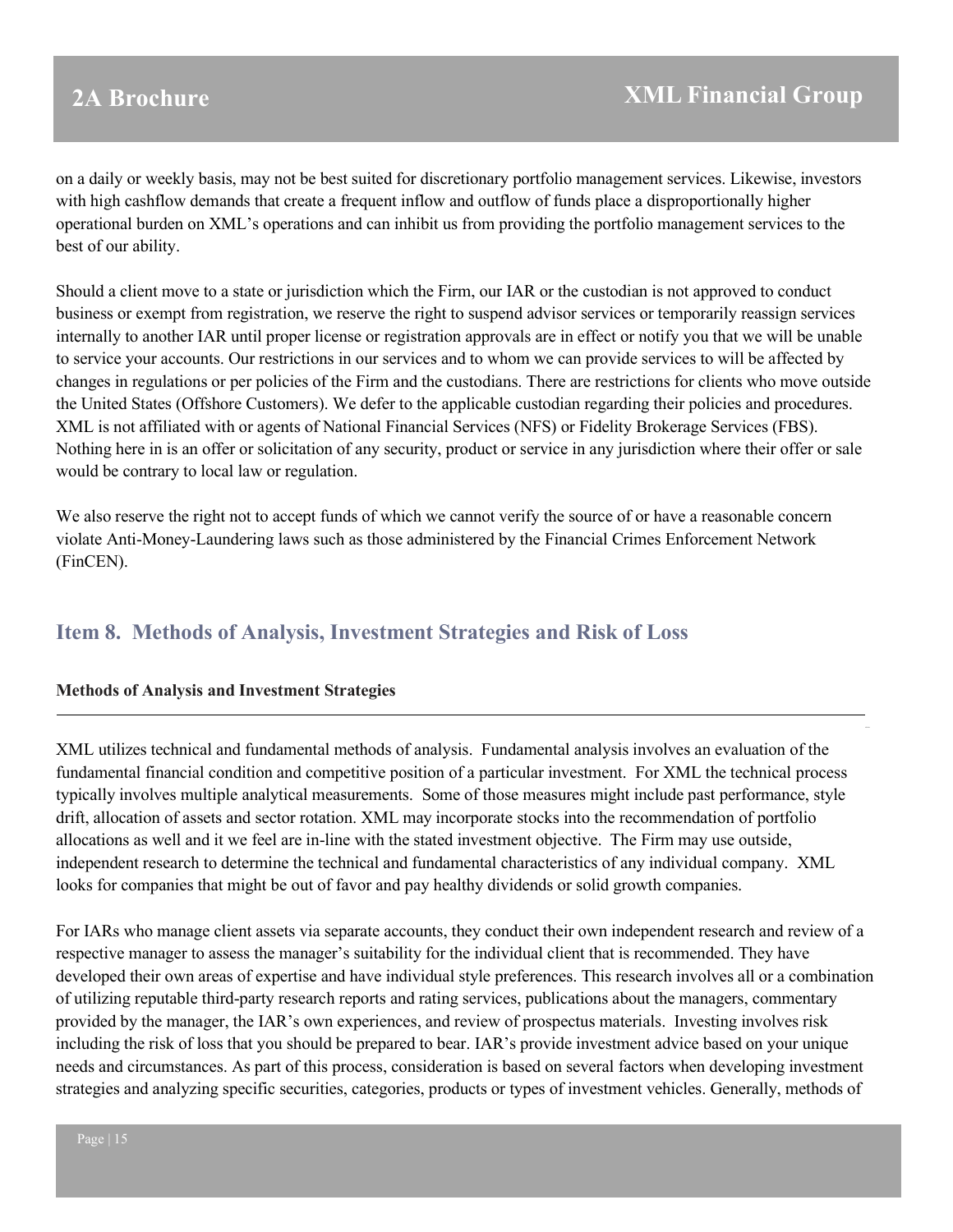analysis include; industry research reports, subscription ranking and reporting services, public reports, material provided by the investment company, discussions with product providers, personal experience and further education by attending industry events, both in person and held virtually. You should review the prospectus, offering memoranda, or other documents that you have received due to your participation in an investment which set out more details and information related to the respective investment's risks.

Neither XML nor the IAR can guarantee that your investments will result in your financial gain. Likewise, the skills and areas of expertise of the IARs differ. Their individual experience and knowledge will evolve through the course of your relationship. Neither XML nor the IAR can predict how an investment will perform. IARs can only base their recommendation with what they know and are presented with at the point in time that a recommendation is made. We caution investors who reflect on investment decisions with the benefit of hindsight.

### **Risks of Loss**

Different types of investments and strategies involve varying degrees of risk. It should not be assumed that future performance of any specific investment or investment strategy, including the investments and/or investment strategies recommended by XML or an IAR, will be profitable or equal to any specific performance level. Please include the following risks in your considerations regarding engaging services and investment decisions.

#### *Capital Risk*

Capital risk is one of the most basic, fundamental risks of investing; it is the risk that you may lose 100 percent of your money. All investments carry some form of risk and the loss of capital is generally a risk for any investment instrument.

#### *Credit Risk*

Credit risk can be a factor in situations where an investment's performance relies on a borrower's repayment of borrowed funds. With credit risk, a client can experience a loss or unfavorable performance if a borrower does not repay the borrowed funds as expected or required. Investment holdings that involve forms of indebtedness (i.e. borrowed funds) are subject to credit risk.

#### *Currency Risk*

Fluctuations in the value of the currency in which your investment is denominated may affect the value of your investment and thus, your investment may be worth more or less in the future. All currency is subject to swings in valuation and thus, regardless of the currency denomination of any particular investment owned, currency risk is a realistic risk measure. Currency risk is generally a much larger factor for investment instruments denominated in currencies other than the most widely used currencies (U.S. dollar, British pound, Euro, Japanese yen, etc.).

#### *COVID-19 Uncertainty*

In March 2020, the World Health Organization (WHO) declared COVID-19 a global pandemic. This pandemic event has resulted in significant business disruption and uncertainty in both global and U.S. markets. Business and consumer behavior have changed in response to state and federal orders and guidelines. What behaviors have changed for good and what are likely to revert to pre-pandemic norms is unknown.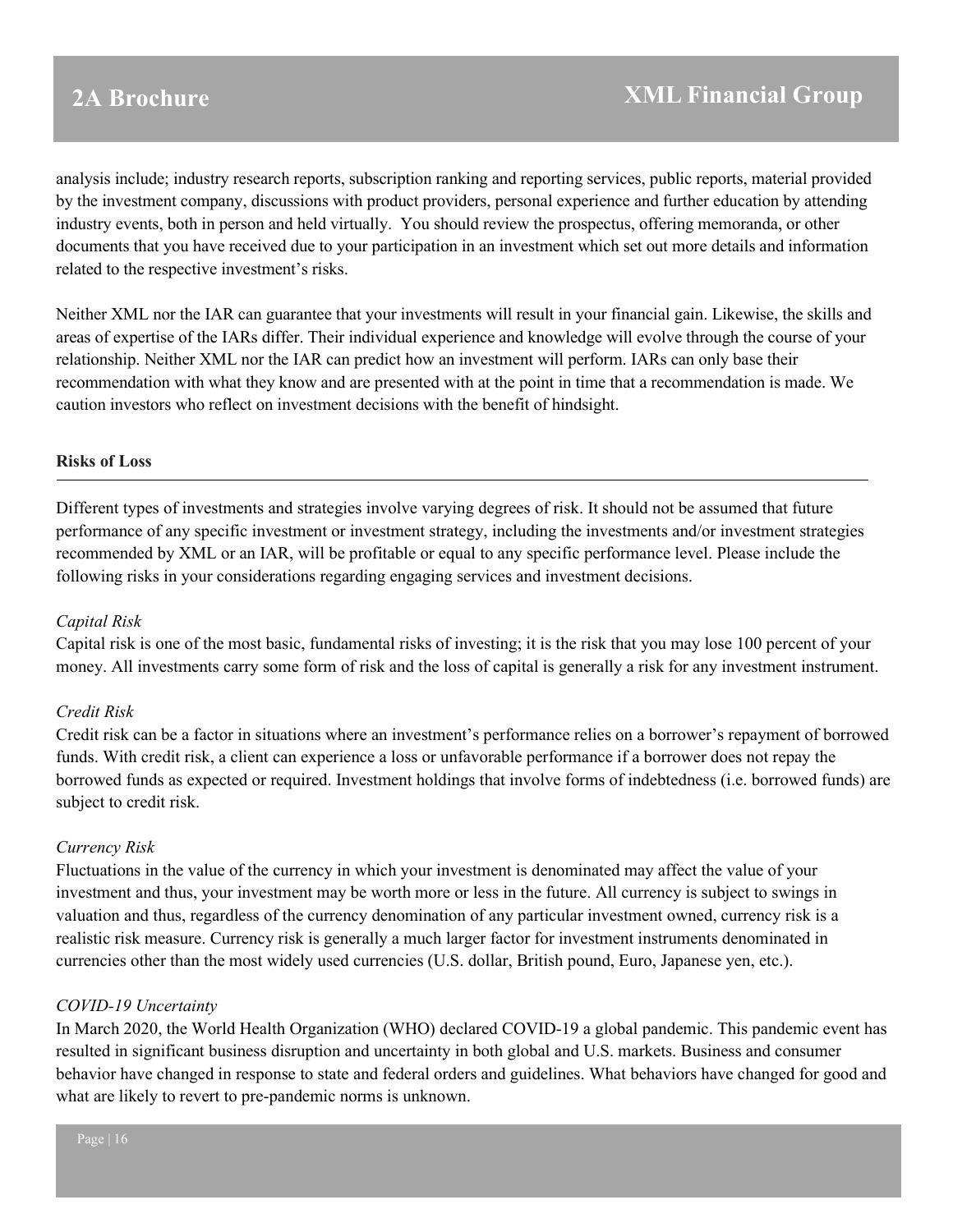### *Economic Risk*

The prevailing economic environment is important to the health of all businesses. Some companies, however, are more sensitive to changes in the domestic or global economy than others. These types of companies are often referred to as cyclical businesses. Countries in which a large portion of businesses are in cyclical industries are thus also very economically sensitive and carry a higher amount of economic risk. If an investment is issued by a party located in a country that experiences wide swings from an economic standpoint or in situations where certain elements of an investment instrument are dependent on dealings in such countries, the investment instrument will generally be subject to a higher level of economic risk.

### *Financial Risk*

Financial risk is represented by internal disruptions within an investment or the issuer of an investment that can lead to unfavorable performance of the investment. Examples of financial risk can be found in cases like Lehman Brothers and Enron or many of the "dot com" companies that were caught up in a period of extraordinary market valuations that were not based on solid financial footings of the companies.

### *Higher Trading Costs*

For any investment or strategy that involves active or frequent trading, you may experience higher than usual transactionrelated costs. Higher transaction-related costs can negatively affect overall investment performance.

### *Inflation Risk*

Inflation risk involves the concern that in the future, your investment or proceeds from your investment will not be worth what they are today. Throughout time, the prices of resources and end-user products generally increase and thus, the same general goods and products today will likely be more expensive in the future. The longer an investment is held, the greater the chance that the proceeds from that investment will be worth less in the future than what they are today. Said another way, a dollar tomorrow will likely get you less than what it can today.

### *Interest Rate Risk*

Certain investments involve the payment of a fixed or variable rate of interest to the investment holder. Once a client has acquired the rights to an investment that pays a particular rate (fixed or variable) of interest, changes in overall interest rates in the market could affect the value of the interest-paying investment(s) they hold. In general, changes in prevailing interest rates will have an inverse relationship to the value of existing, interest paying investments. In other words, as interest rates move up, the value of an instrument paying a particular rate (fixed or variable) of interest will go down. Likewise, the reverse is generally true as well.

### *Legal/Regulatory Risk*

Certain investments or the issuers of investments may be affected by changes in state or federal laws or in the prevailing regulatory framework under which the investment instrument or its issuer is regulated. Changes in the regulatory environment or tax laws can affect the performance of certain investments or issuers of those investments and thus, can have a negative impact on the overall performance of such investments.

### *Leveraged Exchange Traded Funds ("Leveraged ETFs")*

Because the effects of leverage are compounded over time with leveraged ETFs, the long-term returns generated by these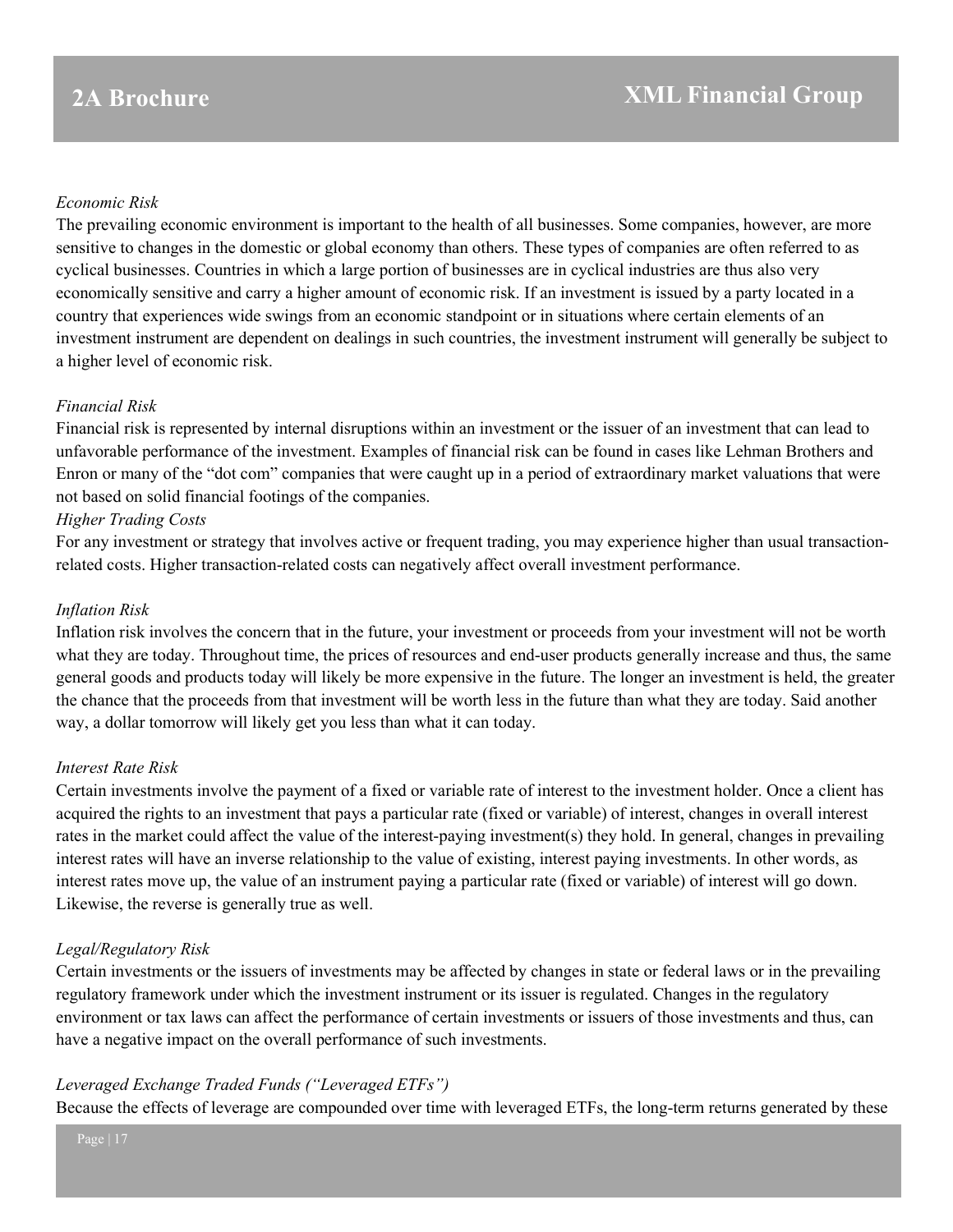ETFs do not simply mirror the returns of the index or asset class they are designed to track. Periods of volatility can cause leveraged ETFs to severely underperform relative to the asset or index they track. Leveraged ETFs amplify daily returns and can help traders generate outsized returns and hedge against potential losses. A leveraged ETF's amplified daily returns can trigger steep losses in short periods of time, and a leveraged ETF can lose most or all of its value. Shares of leveraged ETFs are traded in the open market like a stock. Some leveraged ETFs are not heavily traded, meaning that your ability to buy or sell shares in a leveraged fund may be constrained. Investing in a leveraged ETF can confer indirect exposure to derivatives contracts. Because they utilize derivatives to boost returns, leveraged ETFs are less likely to closely track the underlying index or asset.

### *Liquidity Risk*

Certain assets may not be readily converted into cash or may have a very limited market in which they trade. Thus, you may experience the risk that your investment or assets within your investment may not be able to be liquidated quickly, thus, extending the period of time by which you may receive the proceeds from your investment. Liquidity risk can also result in unfavorable pricing when exiting (i.e. not being able to quickly get out of an investment before the price drops significantly) a particular investment and therefore, can have a negative impact on investment returns.

### *Margin Risk*

- You can lose more funds than you deposit in a margin account. A decline in value of securities that are purchased on margin require you to provide additional funds to the custodian holding your margin account in order to avoid a forced sale of those securities or other securities in your account.
- The custodian holding your margin account can force the sale of securities in your margin account. If the equity in your account falls below the margin maintenance level required by law or below the custodian's "house" requirement, the custodian can sell the securities in your account to cover the margin deficiency. You will be responsible for any shortfall in the account after such sale.
- Securities can be sold without contacting you prior to sale. Some clients mistakenly believe they must be contacted before a margin call becomes valid and that securities in their accounts cannot be liquidated to meet the call unless they have been contacted ahead of time. Most firms will attempt to notify you of margin calls; however, they are not required to do so. Even if the custodian has contacted you to provide a specific date by which you can meet a margin call, the custodian can still take necessary steps to protect its financial interests, including immediately selling the securities without notice to you.
- Unless you promptly respond to a notice call and direct your IAR which security to sell, you are not entitled to choose which securities in your margin account are liquidated or sold to meet your margin call. Because the securities are used as collateral for the margin loan, the custodian of your account has the right to decide which securities to sell in order to protect its interests.
- The custodian can increase its "house" maintenance requirements at any time and is not required to provide you with advance, written notice. These changes in policy can take effect immediately and may result in the issuance of a margin maintenance call. Your failure to satisfy this call may cause a forced liquidation in your account.
- You are not entitled to an extension of time on a margin call. While an extension of time to meet margin requirements may be available to clients under certain conditions, a client does not have the right to the extension.
- **Refer to the Margin Disclosure Statement provided by the BD at** <https://www.xmlfg.com/brokerage-services/>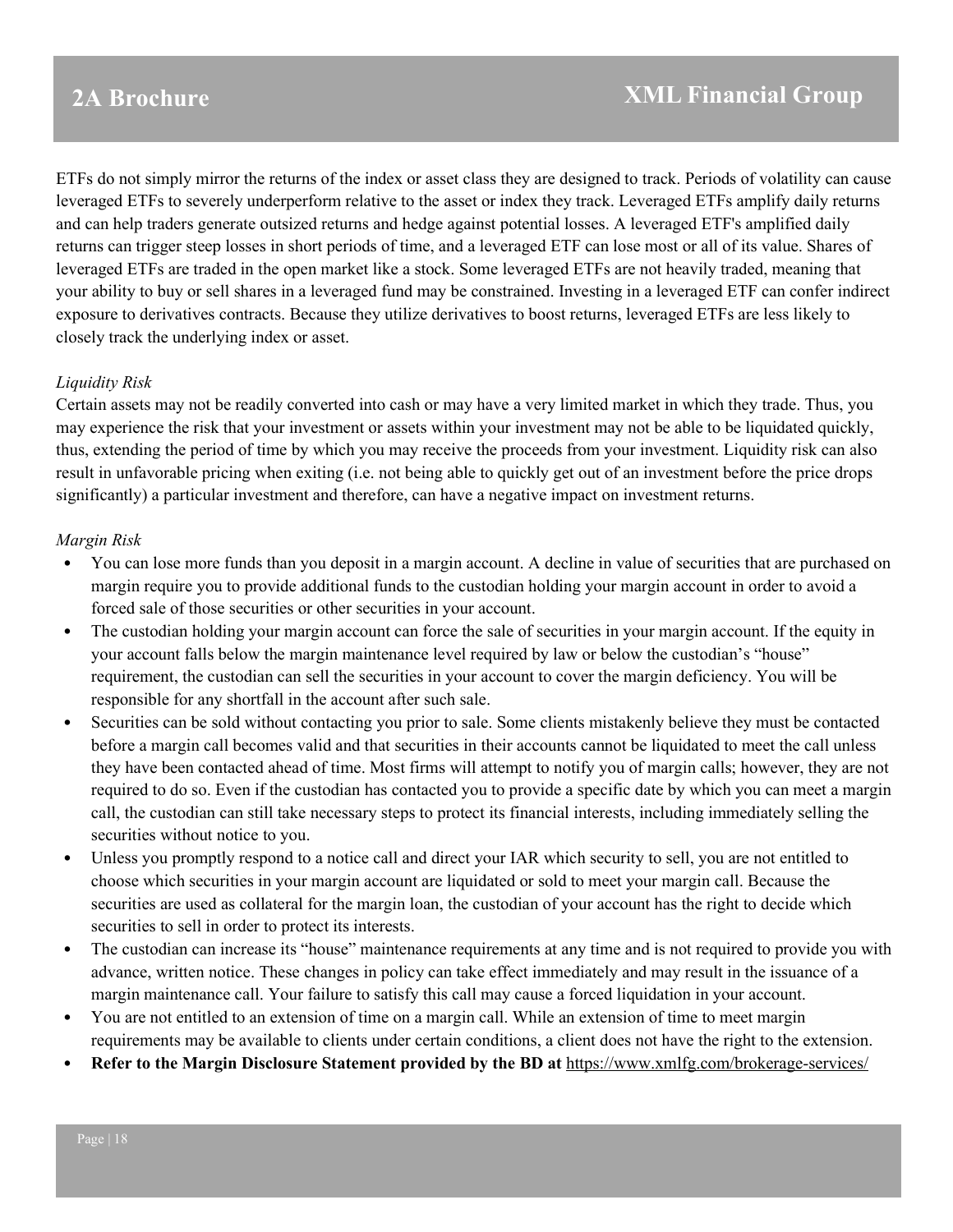#### *Market Risk*

The market value of an investment will fluctuate as a result of the occurrence of the natural economic forces of supply and demand on that investment, its particular industry or sector, or the market as a whole. Market risk may affect a single issuer, industry or sector of the economy or may affect the market as a whole. Market risk can affect any investment, or the underlying assets or other instruments held by or traded within that investment instrument.

#### *Operational Risk*

Operational risk can be experienced when an issuer of an investment product is unable to carry out the business it has planned to execute. Operational risk can be experienced as a result of human failure, operational inefficiencies, system failures, or the failure of other processes critical to the business operations of the issuer or counter party to the investment.

#### *Past Performance*

Charting and technical analysis are often used interchangeably. Technical analysis generally attempts to forecast an investment's future potential by analyzing its past performance and other related statistics. In particular, technical analysis frequently involves an evaluation of historical pricing and volume of a particular security for the purpose of forecasting where future price and volume figures may go. As with any investment analysis method, technical analysis runs the risk of not knowing the future and thus, clients should realize that even the most diligent and thorough technical analysis cannot predict or guarantee the future performance of any particular investment instrument or issuer.

#### *Strategy Risk*

There is no guarantee that the investment strategies discussed in this document will work under all market conditions and you should evaluate your ability to maintain any investment you are considering in light of your own investment time horizon. Investments are subject to risk, including possible loss of principal.

### *Structured Notes*

A structured note is a hybrid security. It combines the features of multiple different financial products into one. They combine bonds and additional investments to offer the features of both debt assets and investment assets. Structured notes aren't direct investments, but rather they're derivatives. This means they track the value of another product. The return on a structured note depends on the issuer repaying the underlying bond and paying a premium based on the linked asset. Despite their unique ability to combine safety with returns, structured notes have plenty of risk. Here are a few reasons to exercise caution with structured notes:

Apparent Security -The bond component of a structured note can make this product seem more secure than it actually is. The bond portion of many structured notes might guarantee only a portion of your money back. It might also guarantee just a base return if the rest of the investment goes well.

Market Risk*-* The derivative portion of structured notes are exposed to the risk of whatever market they are tied to. Your return comes entirely from investment performance. Your principal may be in the balance as well. *A*ll investment carries risk. Linking the note to more speculative or exotic products can magnify that risk significantly.

Complexity *-* commodity futures and foreign currency bundles can be extremely complex.

Liquidity and Call Provisions *-* Your money is locked up in a structured note until the bond matures. There *may not be* a market to resell a structured note*.* However, the bond issuer can include a call provision that recalls the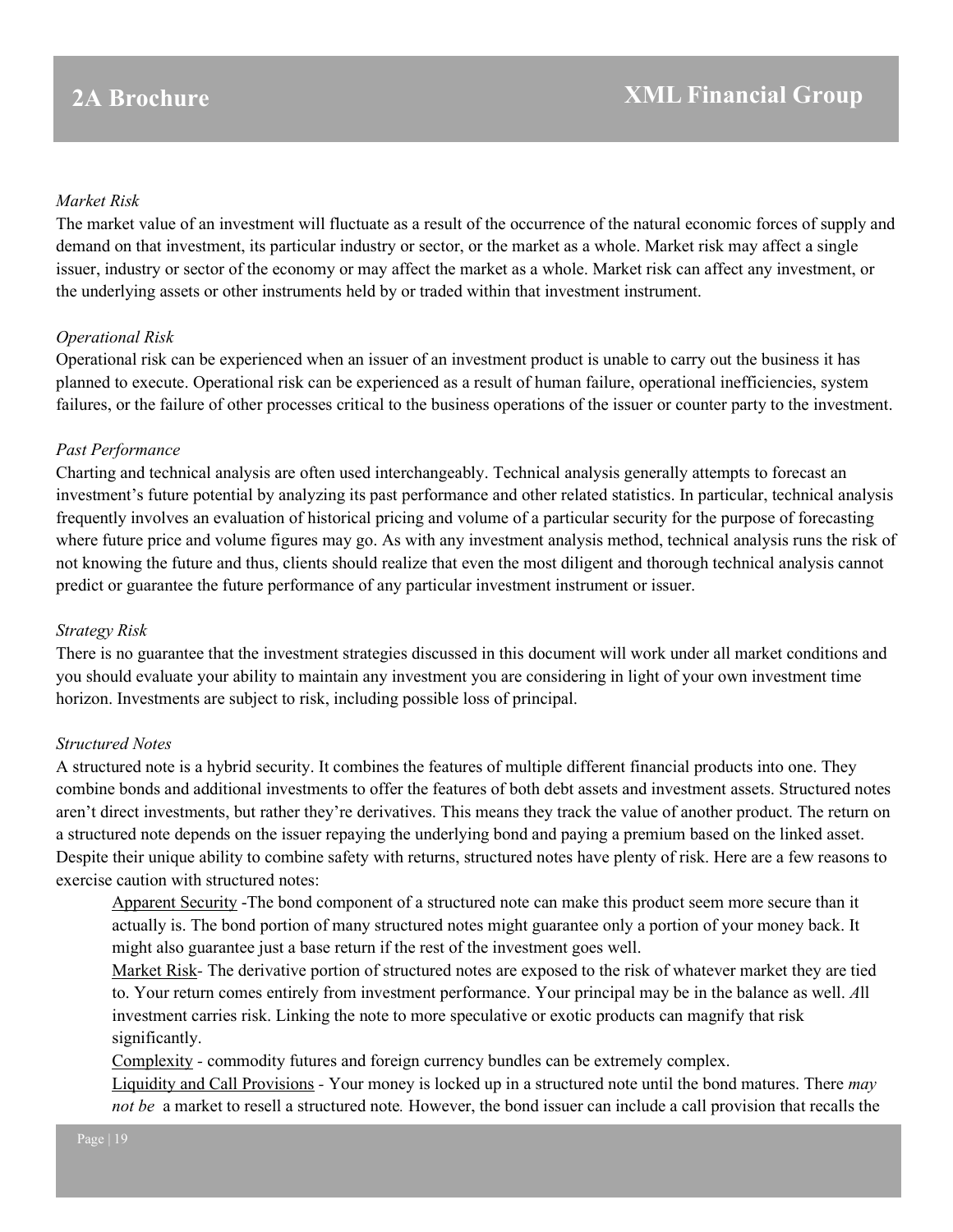structured note before maturity if it's losing money. You can then lose your money if the derivative portion performs poorly. If that derivative performs well, the issuer can recall the note before you are able to collect a return.

#### *Investment-specific Risks*

There is no single type of investment instrument that one can predominantly recommend, however, please be mindful that all investments carry some form and degree of risk. Certain types of investments carry greater types and levels of risk than others and clients should make sure that they fully understand not only the investment product itself but also the inherent risk factors associated with such products.

### *Risks Related to Options*

- *Call Options*. The seller (writer) of a call option which is covered (i.e., the writer holds the underlying security) assumes the risk of a decline in the market price of the underlying security below the purchase price of the underlying security less the premium received and gives up the opportunity for gain on the underlying security above the exercise price of the option. The seller of an uncovered call option assumes the risk of a theoretically unlimited increase in the market price of the underlying security above the exercise price of the option. The securities necessary to satisfy the exercise of an uncovered call option may be unavailable for purchase, except at much higher prices, thereby reducing or eliminating the value of the premium. Purchasing securities to cover the exercise of an uncovered call option can cause the price of the Securities to increase, thereby exacerbating the loss. The buyer of a call option assumes the risk of losing its entire premium investment in the call option.
- *Put Options.* The seller (writer) of a put option which is covered (i.e., the writer has a short position in the underlying security) assumes the risk of an increase in the market price of the underlying security above the sales price (in establishing the short position) of the underlying security plus the premium received, and gives up the opportunity for gain on the underlying security if the market price falls below the exercise price of the option. The seller of an uncovered put option assumes the risk of a decline in the market price of the underlying security below the exercise price of the option. The buyer of a put option assumes the risk of losing its entire investment in the put option.
- *Index or Index Options.* The value of an index or index option fluctuates with changes in the market values of the assets included in the index. Because the value of an index or index option depends upon movements in the level of the index rather than the price of a particular asset, whether the investor will realize appreciation or depreciation from the purchase or writing of options on indices depends upon movements in the level of instrument prices in the assets generally or, in the case of certain indices, in an industry or market segment, rather than movements in the price of particular assets.
- *Time Decay* All options have some kind of time value factored into them, and typically the longer they have until expiration the higher that time value is. Therefore, options will always be losing some of their value as time goes on. Of course, this doesn't mean that they always go down in value, but time decay can negatively impact the value of any option that is held onto.
- *Liquidity* Because there are so many different types of options, it's quite possible that any particular option might only be traded in very low volume. This can make it difficult to make the required trades at the right prices.

**[The Characteristics and Risks of Standardized Options](https://www.theocc.com/Company-Information/Documents-and-Archives/Publications) booklet and supplements are written and published by The Options Clearing Corporation and must be provided to an investor prior to buying or selling options contracts.**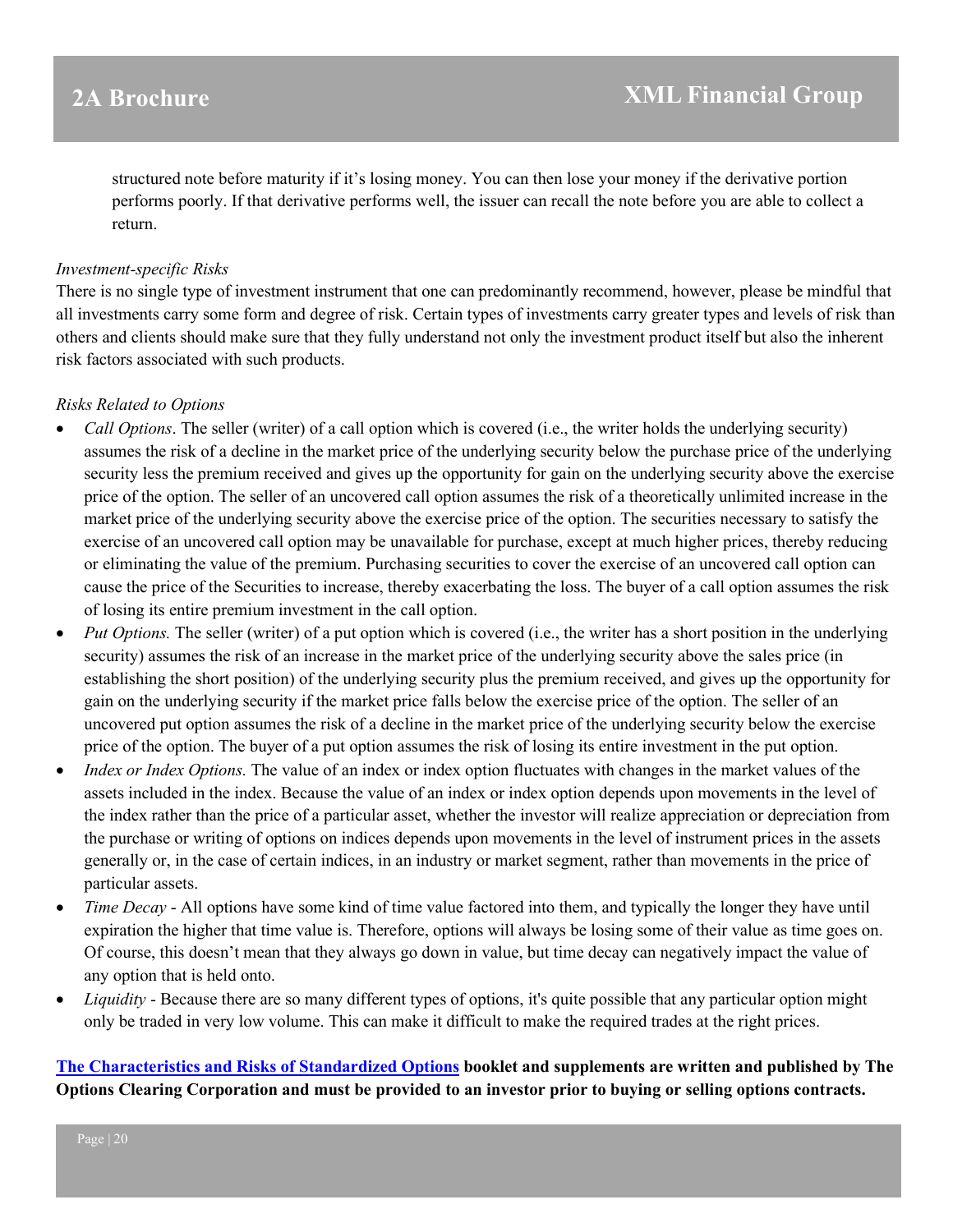**This booklet explains the purposes and risks of options transactions.** The booklet and supplements are offered free of charge and are available by asking your IAR or contact us at  $info@xmlfg.com$ . We encourage clients to read this booklet if they will be investing in options. Please learn more about options at the Options Industry Council at https://www.optionseducation.org/.

#### *Mutual Funds and ETFs*

An investment in a mutual fund or ETF involves risk, including the loss of principal. Mutual fund and ETF shareholders are necessarily subject to the risks stemming from the individual issuers of the fund's underlying portfolio securities. Such shareholders are also liable for taxes on any fund-level capital gains, as mutual funds and ETFs are required by law to distribute capital gains in the event they sell securities for a profit that cannot be offset by a corresponding loss. Shares of mutual funds are generally distributed and redeemed on an ongoing basis by the fund itself or a broker acting on its behalf. The trading price at which a share is transacted is equal to a funds stated daily per share net asset value ("NAV"), plus any shareholders fees (*e.g*., sales loads, purchase fees, redemption fees). The Firm may invest in closed-end mutual funds where the actual NAV fluctuates with intraday changes to the market value of the fund's holdings. The trading prices of a closed-end mutual fund's shares may differ significantly from the NAV during periods of market volatility, which may, among other factors, lead to the closed-end mutual fund's shares trading at a premium or discount to actual NAV. Shares of ETFs are listed on securities exchanges and transacted at negotiated prices in the secondary market. Generally, ETF shares trade at or near their most recent NAV, which is generally calculated at least once daily for index-based ETFs and potentially more frequently for actively managed ETFs. However, certain inefficiencies may cause the shares to trade at a premium or discount to their pro rata NAV. There is also no guarantee that an active secondary market for such shares will develop or continue to exist. Generally, an ETF only redeems shares when aggregated as creation units (usually 20,000 shares or more). Therefore, if a liquid secondary market ceases to exist for shares of a particular ETF, a shareholder may have no way to dispose of such shares. Mutual Funds and ETFS that employ alternative strategies such as long/short investment management, or the management of leveraged positions through derivatives involve a higher risk of volatility and loss of principal.

#### *Cybersecurity*

The Firm's computer systems, networks and devices used by us to carry out routine business operations employ a variety of protections designed to prevent damage or interruption from computer viruses, network failures, computer and telecommunication failures, infiltration by unauthorized persons and security breaches. Despite the various protections utilized, systems, networks, or devices potentially can be breached. A client could be negatively impacted as a result of a cybersecurity breach. Cybersecurity breaches can include unauthorized access to systems, networks or devices; infection from computer viruses or other malicious software code; and attacks that shut down, disable, slow, or otherwise disrupt operations, business processes, or website access or functionality. Cybersecurity breaches cause disruptions and impact business operations, potentially resulting in financial losses to a client; impediments to trading; the inability by us and other service providers to transact business; violations of applicable privacy and other laws; regulatory fines, penalties, reputational damage, reimbursement or other compensation costs or additional compliance costs; as well as the inadvertent release of confidential information. Similar adverse consequences could result from cybersecurity breaches affecting issuers of securities in which a client invests, governmental and other regulatory authorities, exchange and other financial market operators, banks, brokers, dealers and other financial institutions or parties. In addition, substantial costs are incurred by these entities in order to prevent breaches in the first place.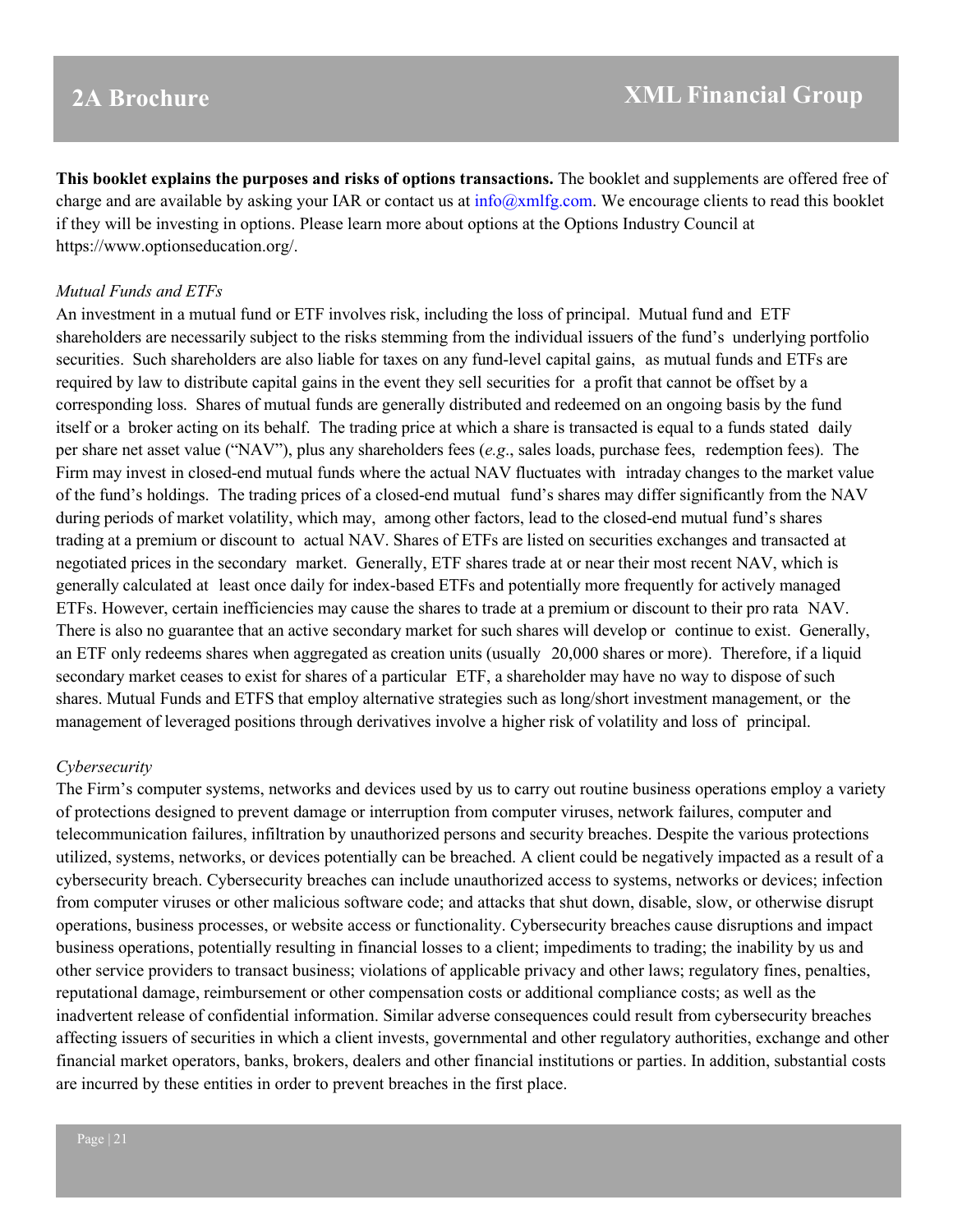### *Unpredictable Social Media and Crowd Influence*

There is a very real and unpredictable element an affect that crowd decisions and coordinated efforts can have on specific investments or strategies. These unpredictable forces can have a significant effect on any one investment, causing the value to either increase or decrease sharply. A simple tweet or comment from a celebrity or influential figure can have an effect on the respective securities' pricing or can sway a public opinion of a company. The use of social media channels has shown to have the ability to amplify the opinions of a few and quickly spread those opinions, whether accurate or not, to the masses on a national and even global scale..

#### *Independent Managers*

XML reviews the use of certain Independent Managers on behalf of clients. The performance of those assets managed by Independent Managers will depend to a great extent on the Independent Managers' ability to successfully implement their investment strategies. XML is limited in the due diligence it can perform on Independent Managers and cannot verify the information provided by these managers.

## <span id="page-21-0"></span>**Item 9. Disciplinary Information**

Registered investment advisers are required to disclose all material facts regarding any legal or disciplinary events that would be material to your evaluation or the integrity of adviser's management. XML has no information applicable to this Item.

## <span id="page-21-1"></span>**Item 10. Other Financial Industry Activities and Affiliations**

This item requires investment advisers to disclose certain financial industry activities and affiliations that are material to our advisory business, to our clients and management persons. XML does not believe the Focus Partnership presents a conflict of interest with our clients. However, due to this affiliation, we have a limitation in that XML is unable to recommend or trade on a discretionary basis the Focus Inc., stock symbol FOCS. Orders for FOCS must be handled as unsolicited, client-directed trades. We also apply recommendation restrictions or investing on a discretionary basis in products of other Focus partner firms which could create conflicts of interest. Please ask your IAR regarding current restrictions that are in place as the list of partner firms and the products they offer change often. These restrictions do not apply to unsolicited orders from clients.

As noted above in response to Item 4, certain investment vehicles managed by Stone Point are principal owners of Focus LLC and Focus Inc. Because XML is an indirect, wholly owned subsidiary of Focus LLC and Focus Inc., the Stone Point investment vehicles are indirect owners of XML. None of Stone Point or any of its affiliates participates in the management or investment recommendations of our business.

As stated earlier in this Brochure, XML is a wholly owned subsidiary of Focus. Focus is also one of several minority investors in SmartAsset, which seeks to match prospective advisory clients with investment advisers in exchange for a percentage of the revenue received from the referred client engaging XML advisory services. Focus has one director on SmartAsset's board as well as a board observer. XML's use of SmartAsset's services on a subscription payment basis or payment of revenue to SmartAsset benefits SmartAsset's investors, including Focus, our parent company.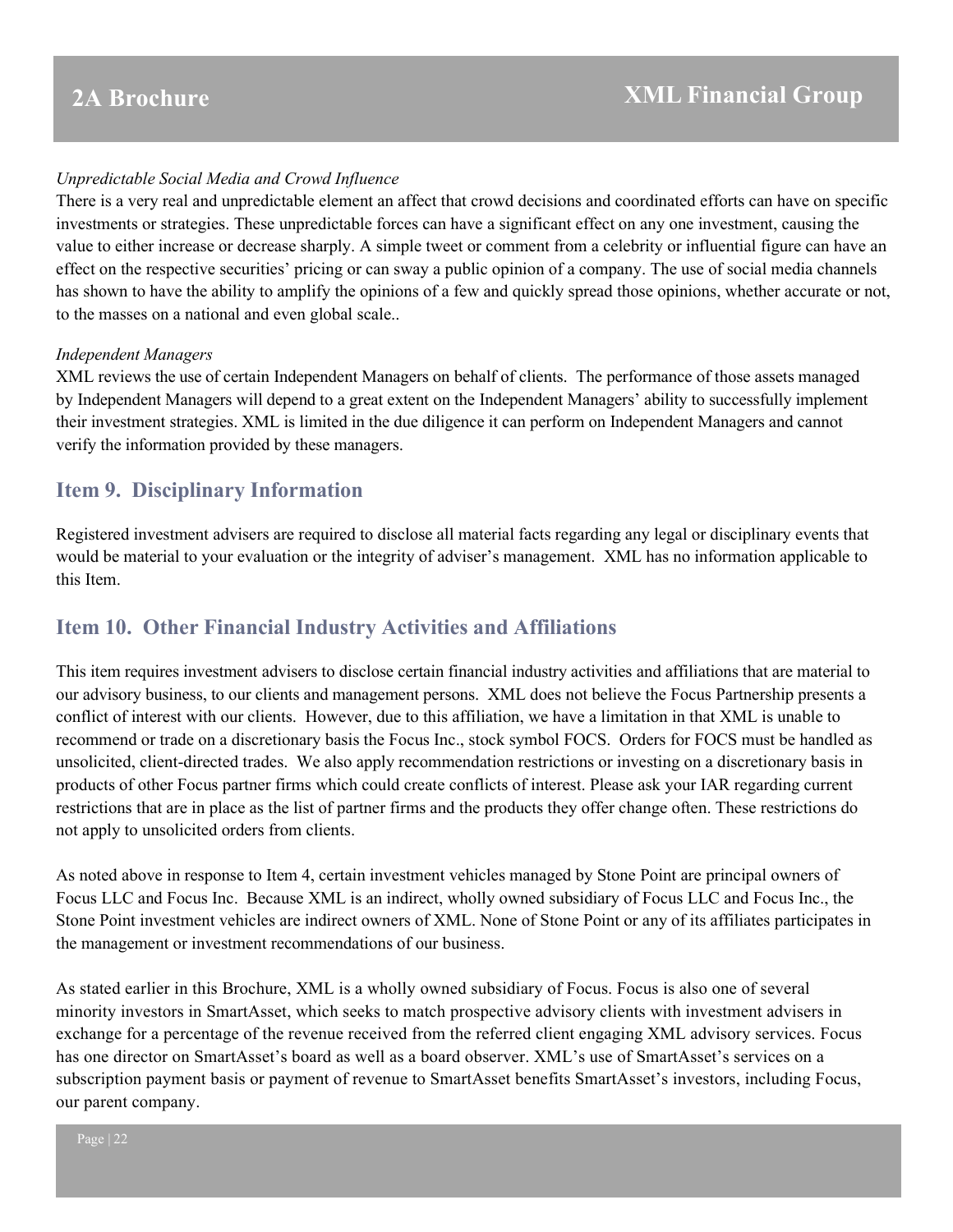XML has a business development division, XML-W Wealth Management. This division is a marketing arm of the Firm for non-investment advisory services.

#### **Affiliated Broker-Dealer**

XML shares Management Persons and has a material relationship with BD to offer wrap fee programs. Management Persons include XML's executive officers and other individuals with similar status or performing similar function. The BD was previously a dually registered investment advisor and broker-dealer. In 2019, the BD assigned the advisory business to XML and withdrew its registration as an investment advisor. We continue to support and operate the infrastructure which was previously established. Therefore, XML and the BD share Supervised Persons, management persons, physical office space, company infrastructure, human resources and technology systems.

The BD is material to the Wrap Fee Programs XML sponsors. The BD supports these Programs through their Clearing Firm. **Please refer to the Wrap Fee Brochure for additional information and conflicts associated with this relationship**. The use of the BD creates a material conflict of interest in that it generates additional revenue from the wrap program platform by receiving the difference from the investment advisory fees paid to the IARs and the expenses of the clearing firm – for billing, reporting and transactions fees. The Management Company of XML also has an agreement with the BD. The Management Company would benefit from revenue generated from the wrap fee account assets where there is a revenue share established between the BD and the Clearing Firm. This is mitigated in that the asset management fees applied for the wrap fee accounts are in-line with industry standards as they include transaction costs that advisory clients typically pay as an additional expense. The revenue share between the BD and the clearing firm is further discussed in the Wrap Fee Brochure. The BD facilitates the brokerage trading for the wrap accounts*. Refer to Item 12 for more information.*

### **Utilizing Brokerage Services**

As discussed in Item 5, IARs who are dually licensed financial professionals are able offer XML clients brokerage services through the BD. The BD also offers brokerage services to clients other than advisory clients of XML. You may engage these persons in their capacity as a broker-agent of the BD to render securities brokerage services in a separate capacity. You are under no obligation to engage the BD and may choose professionals not affiliated with XML for brokerage services.

In their capacity as a broker-agent, they will be entitled to a percentage of the brokerage commissions earned under the BD. Prior to effecting any securities transactions, you are required to enter into a separate brokerage account agreement with the BD and the custodian or complete an application for the brokerage product – such as with a mutual fund company or variable annuity provider. Brokerage activities are separate from XML advisory services and compensation received through the BD is in addition to compensation received by an IAR regarding XML investment advisory activities.

While it is convenient for the same person to provide advisory activities and brokerage services, it presents a conflict of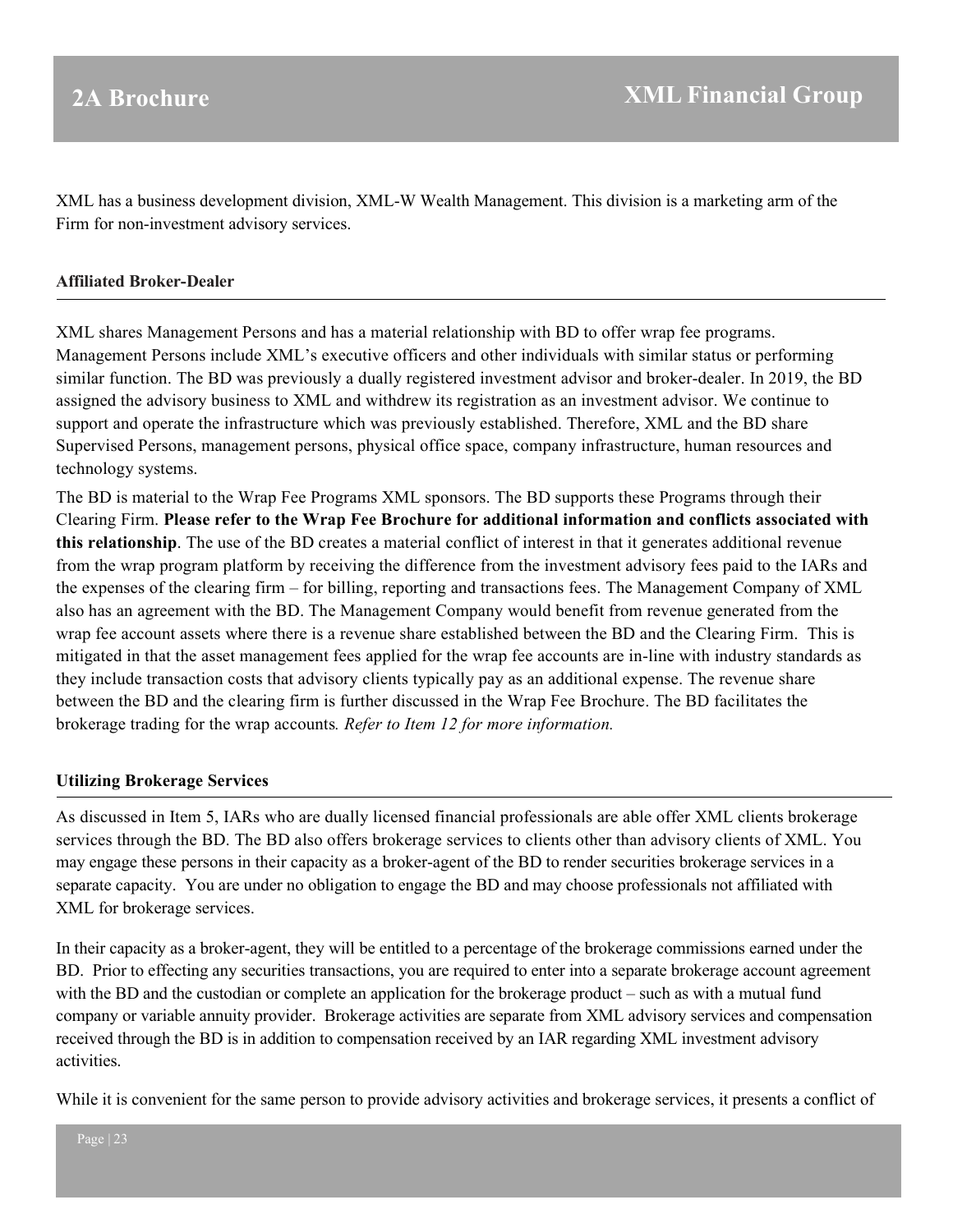interest for the financial professional and an incentive to recommend brokerage products based on the separate compensation that they receive rather than in the client's best interest. XML provides investment advice, described in Item 4 herein, in the best interest of advisory clients. As XML and the BD share Supervised Persons, we are able jointly monitor IARs engaging in brokerage services with XML clients. *Please refer to the IAR's 2B supplement and <https://adviserinfo.sec.gov/> to confirm which activities the IAR is able to provide and the respective Brokerage Services disclosures on* <https://www.xmlfg.com/brokerage-services>*..*

### **Insurance Agents**

Many IARs are also licensed insurance agents and are able to recommend or offer insurance products on a commissionable basis through an insurance agency, such as the affiliated BD, or a third-party agency. Please refer to the Supervised Person's individual 2B Supplement for more information regarding their outside business activity and the relationship with XML or a Supervised Person. A conflict of interest exists to the extent the recommendation to purchase insurance products generated insurance commissions separate from and in addition to compensation received for XML advisory services. The Firm has procedures in place whereby it seeks to address that recommendations are made in the clients' best interest regardless of any such affiliation. XML clients are in no way obligated to purchase insurance products recommended by a Supervised Person through the affiliated BD or third-party agency.

## <span id="page-23-0"></span>**Item 11. Code of Ethics, Participation in Client Transactions and Personal Trading**

XML has adopted a Code of Ethics in compliance with applicable securities laws ("Code of Ethics") that sets forth the standards of conduct expected of its Supervised Persons. XML's Code of Ethics contains written policies reasonably designed to prevent certain unlawful practices such as the use of material non-public information by the Firm or any of its Supervised Persons, or trading by the Firm or any of its Supervised Persons in a manner that does not place clients' interests first.

The Code of Ethics also requires certain of XML's personnel to report their personal securities holdings and transactions and obtain pre-approval of certain investments (*e.g*., initial public offerings, limited offerings). However, Supervised Persons are permitted to buy or sell securities that they also recommend to clients if done in a fair and equitable manner that is consistent with the Firm's policies and procedures. This Code of Ethics recognizes that some securities trade in sufficiently broad markets to permit transactions by certain personnel to be completed without any appreciable impact on the markets of such securities. Therefore, exceptions will be made to the policies stated below.

When the Firm is engaging in or considering a transaction in any security on behalf of a client, no Supervised Person with access to this information may knowingly effect for themselves or for their immediate family (i.e., spouse, minor children and adults living in the same household) a transaction in that security unless:

- If on the same side, the transaction for the client has been completed; if opposite, the transaction can be completed before the client (*Example: Supervised Person is selling, client is buying)*.
- The transaction for the Supervised Person is completed as part of a batch trade with clients and securities pricing is averaged; or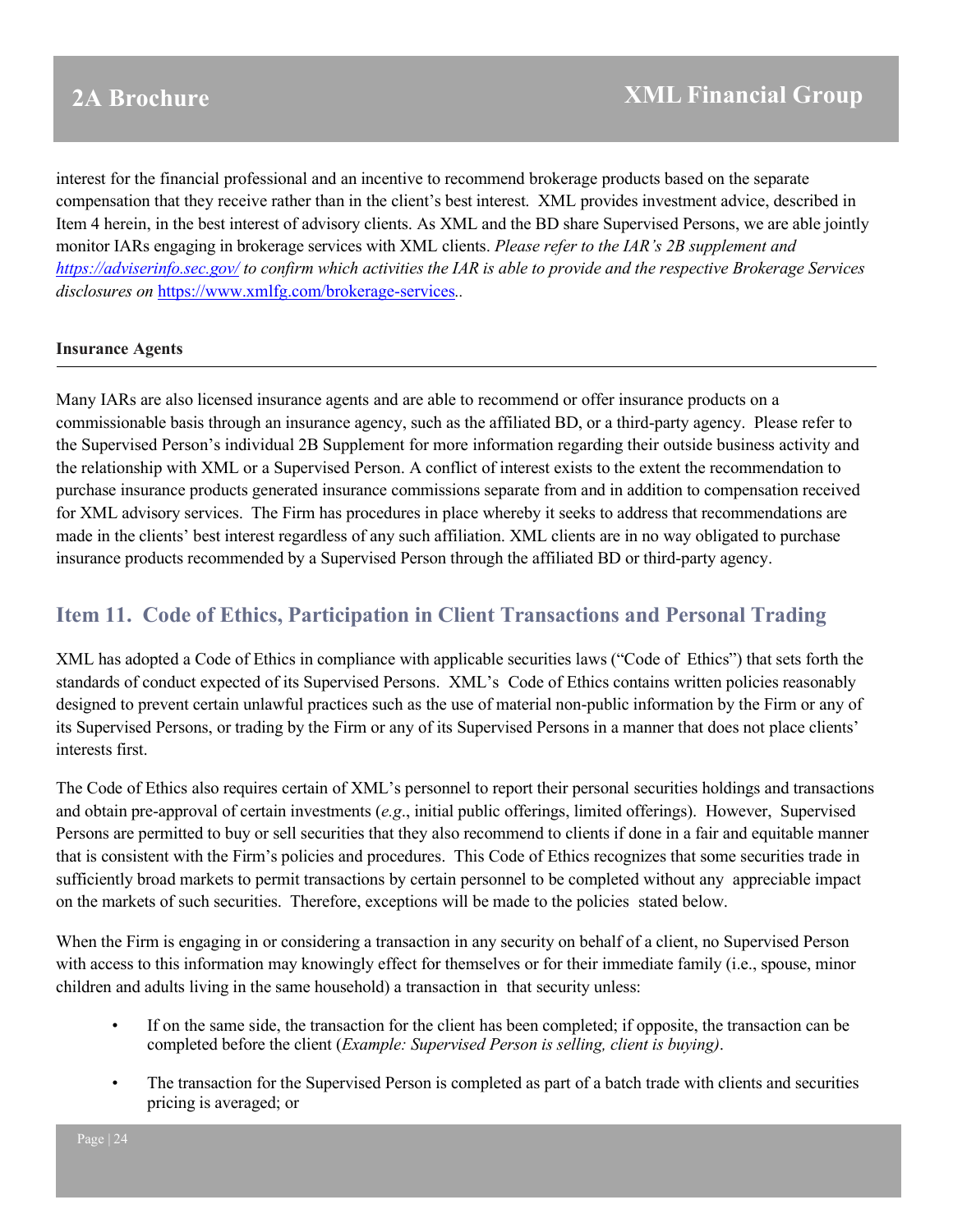• a decision has been made not to engage in the transaction for the client or the Supervised person.

These requirements are not applicable to transactions in the following securities and instruments: (i) direct obligations of the Government of the United States; (ii) money market instruments, bankers' acceptances, bank certificates of deposit, commercial paper, repurchase agreements and other high quality short-term debt instruments, including repurchase agreements; (iii) shares issued by open end mutual funds or money market funds; and (iv) shares issued by unit investment trusts that are invested exclusively in one or more mutual funds.

IARs manage multiple client accounts and often could be recommending the purchase or sale of a security or buying or selling a security in a client's account where another IARs could be recommending and submitting transactions on the opposite side unbeknownst by each of the IARs. Clients will likely receive varied pricing, either more or less than each other as is characteristic of the market movement, liquidity needs, unsolicited trades and rebalancing of client accounts. The Firm conducts a review of Firm trading logs to identify instances where a Code of Ethics violation has occurred.

Where appropriate, if the Firm is recommending the buy, hold or sell of a security, this will be communicated to all Supervised Persons. If restrictions in trading a security are in place, this will also be communicated to Supervised Persons. Clients and prospective clients may contact [info@xmlfg.com](mailto:info@xmlfg.com) to request a copy of our Code of Ethics. The Code of Ethics addresses the following topics: prohibited activities, personal securities transactions, outside business activities and gifts. Known or suspected illegal or unethical behavior must be promptly reported to the Firm's designated principal, and no retaliatory action of any kind will be permitted against anyone making such a report, and the Firm's managing partners and officers will strictly enforce this prohibition.

## <span id="page-24-0"></span>**Item 12. Brokerage Practices**

### **Recommendation of Broker-Dealers for Client Transactions**

XML has a relationship in place and therefore recommends that clients utilize the custodial services of Fidelity for portfolio management accounts as we have an internal infrastructure to facilitate the management of client accounts at Fidelity.

Factors which XML considers in recommending Fidelity, or any other broker-dealer to clients, include their respective financial strength, reputation, execution, pricing, research and service. Fidelity enables the Firm to obtain many mutual funds without transaction charges and other securities at nominal transaction charges. The commissions and/or transaction fees charged by Fidelity may be higher or lower than those charged by other Financial Institutions and depend on the account options selected by you. Many custodians offer discounted transaction rates for accounts enrolled in the electronic delivery(eDelivery) of custodian statements/documents.

As XML will not request the discretionary authority to determine the broker-dealer to be used or the commission rates to be paid for securities transactions, clients must direct XML as to the broker-dealer to be used. In directing the use of a particular broker- dealer, it should be understood that XML may be unable to achieve most favorable execution of your transactions. By you directing which broker-dealer used for your account, it could cost you more money. For example,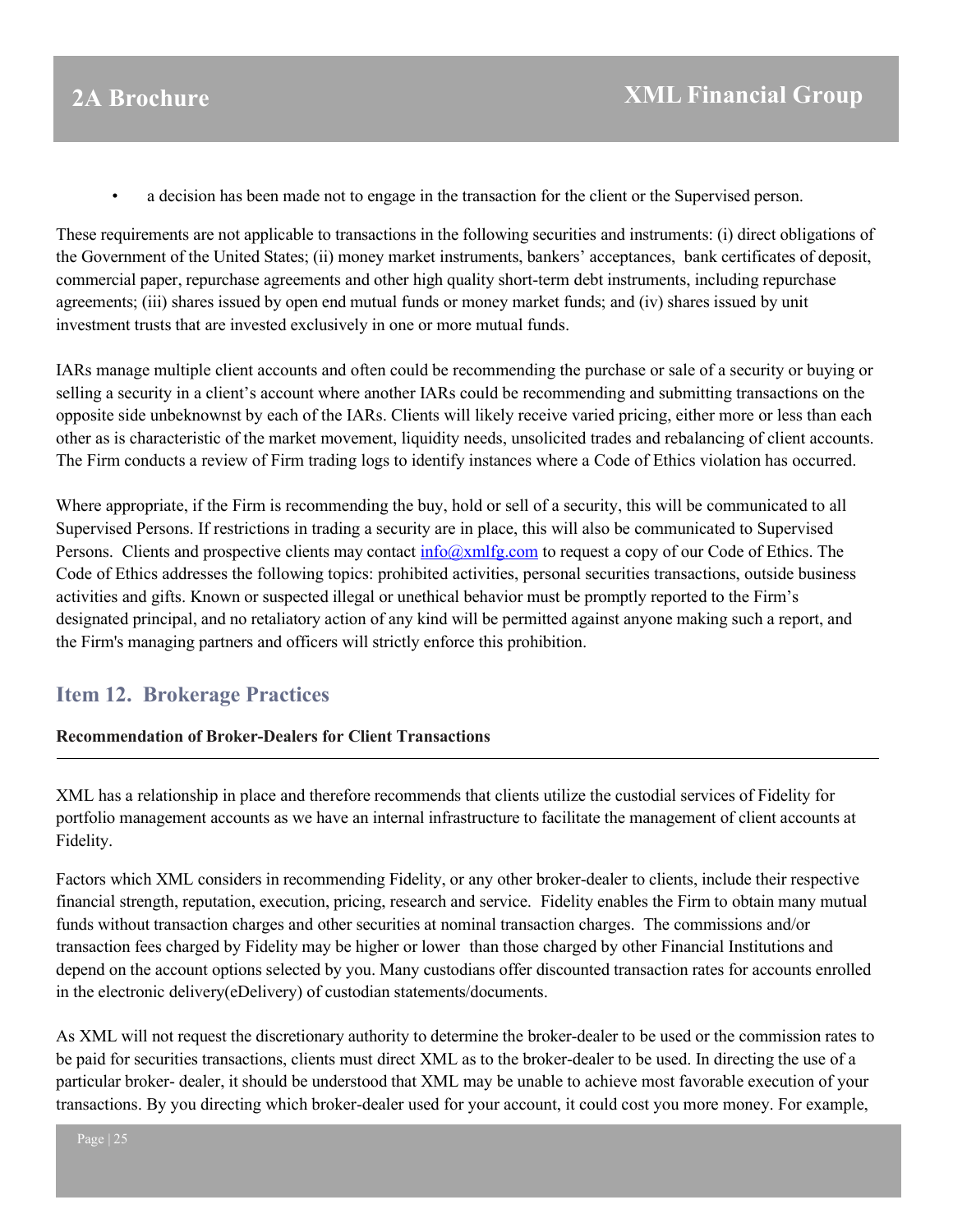in a directed brokerage account, you may pay higher brokerage commission because we will not be able to aggregate orders to reduce transaction costs and you will likely receive less favorable prices. We will not have authority to negotiate commissions among various broker- dealers or obtain volume discounts, and best execution may not be achieved. Not all investment advisors require clients to direct the use of specific broker- dealers. XML periodically and systematically reviews its policies and procedures regarding its recommendation of Fidelity or other broker- dealers.

#### **Software and Support Provided by Financial Institutions**

Fidelity, the custodian we utilize for our clients, provides XML without cost, the use of a secure online portal system for our clients as well as access to its Wealthscape platform, which allows us to open accounts, submit trades and service requests, run reports, access research services and monitor client accounts maintained at Fidelity. The Firm has access to the Morningstar Managed Portfolio platform for client accounts engaging MMP services. The Firm receives this support without cost because the Firm renders investment management services to clients who maintain accounts at the custodian. These services and support are not provided in connection with securities transactions of clients. The service and support benefits XML, but not the clients directly. In fulfilling our duties to our clients, we endeavor at all times to put the interests of our clients first. Clients should be aware, however, that the receipt of benefits from custodians, while customary, creates a conflict of interest since these benefits may influence the Firm's recommendation of one custodian over another that does not furnish similar service and support.

#### **Soft Dollars**

XML and Fidelity Brokerage Services, LLC ("Fidelity") have an agreement that enables XML to receive certain brokerage and research products and services, as agreed to from time to time, by the parties that qualify as "brokerage" or "research services" under Section 28(e) of the Securities Exchange Act of 1934 ("28(e)", "Exchange Act"). XML and Fidelity intend the arrangements covered by the agreement to operate within the safe harbor conditions of 28(e). XML will place trades for the purchase and sale of securities for XML client accounts which XML exercises "investment discretion" and with respect to which Fidelity or the executing broker, as applicable, has acted as agent within the meaning of 28(e) transactions. XML agrees that such credits: (i) will only accumulate in the 28(e) Commission Credit Pool on permitted trades designated by XML; (ii) represent credits available to Advisor solely for the purpose of purchasing eligible research and brokerage services, as those terms are used in 28(e), requested by XML and approved by Fidelity; (iii) do not represent funds payable to XML or an client of XML; (iv) are not credit balances on which Fidelity will pay interest; and (v) are not customer property as defined by the Securities Investor Protection Act of 1970 or protected by the Securities Investor Protection Corporation.

This is a benefit to us as we do not have to pay for this research and service. We feel these research services are important to the ability of XML and the IARs to carry out the investment decision-making and trade execution in the portfolio management service to all accounts. Thus, this creates a conflict of interest because we have an incentive to use broker-dealers who allow us to use these commission dollars to purchase research and execution services rather than other broker-dealers who do not allow us commission dollars. We also have an incentive to arrange more transactions in your accounts because the more frequently your accounts are traded the more commissions we generate to use for our purchase of research and execution services. We mitigate this in that we take a fiduciary role in the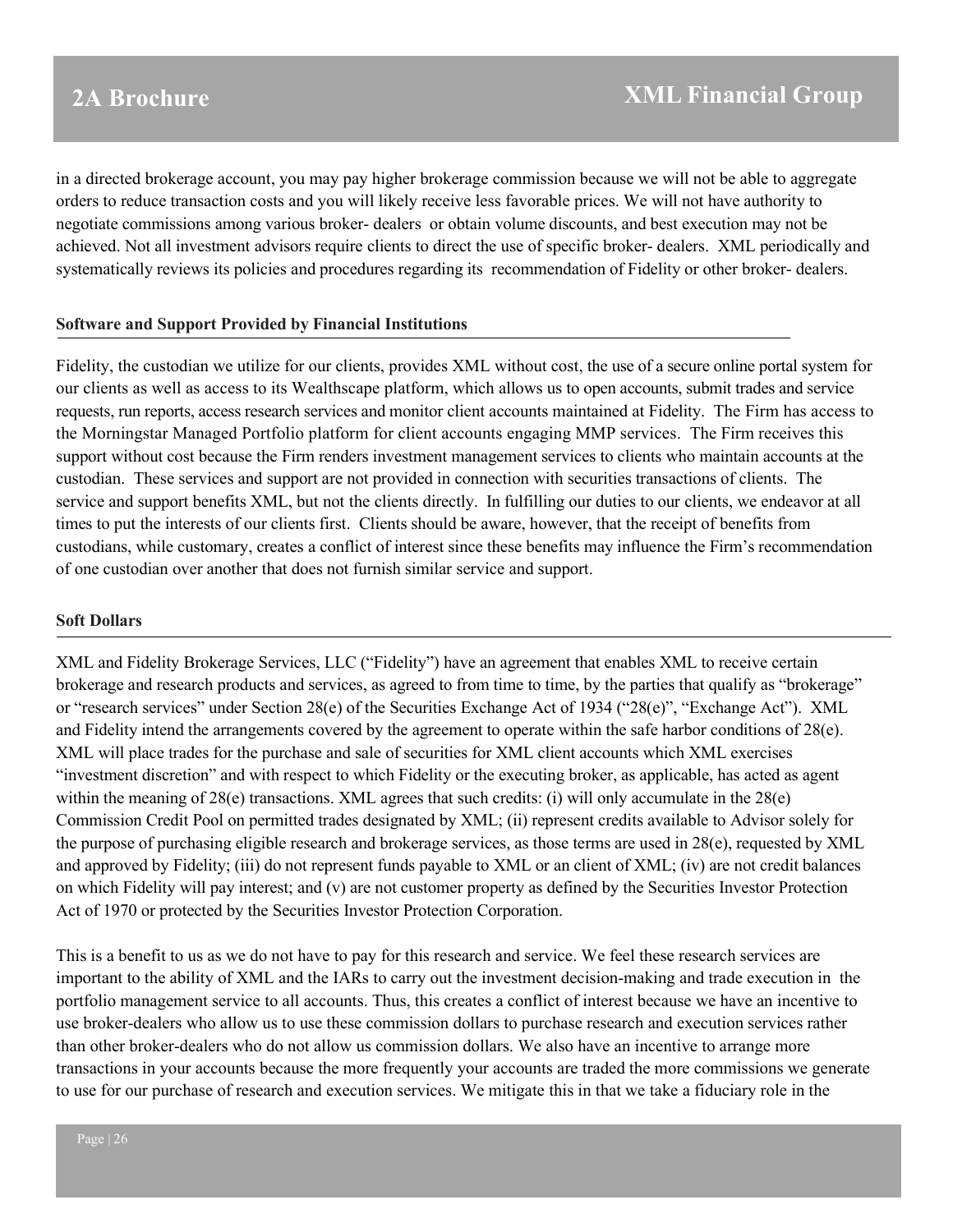management of your accounts. We view this revenue as immaterial on an account by account basis. This arrangement may cause you to pay commissions (or markups and markdowns) higher than those charged by other broker- dealers in return for this soft dollar benefit, referred to as paying-up.

#### **Trade Aggregation**

Transactions for each client generally will be effected independently, unless XML is able to purchase or sell the same securities for several clients at the same time through aggregation/block trading to achieve an average price for all trades. XML may, but is not obligated to, combine or "block" such orders to obtain best execution, to obtain more favorable commission rates or to allocate equitably among the Firm's clients that might not have been obtained had such orders been placed individually. Under this procedure, transactions will be averaged as to the price and allocated among clients pro rata to the purchase and sale orders placed for each client. To the extent that the Firm determines to aggregate client orders for the purchase or sale of securities, including securities in which XML's Supervised Persons may invest, the Firm generally does so in accordance with applicable rules promulgated under the Investment Advisers Act of 1940 and no-action guidance provided by the staff of the SEC. XML does not receive additional compensation or remuneration as a result of block trading.

In the event that the Firm determines that a prorated allocation is not appropriate under the particular circumstances, the allocation will be made based upon other relevant factors, which include: (i) when only a small percentage of the order is executed, shares may be allocated to the account with the smallest order or the smallest position or to an account that is out of line with respect to security or sector weightings relative to other portfolios, with similar mandates; (ii) allocations may be given to one account when one account has limitations in its investment guidelines which prohibit it from purchasing other securities which are expected to produce similar investment results and can be purchased by other accounts; (iii) if an account reaches an investment guideline limit and cannot participate in an allocation, shares may be reallocated to other accounts (this may be due to unforeseen changes in an account's assets after an order is placed); (iv) with respect to sale allocations, allocations may be given to accounts low in cash; (v) in cases when a pro rata allocation of a potential execution would result in a de minimis allocation in one or more accounts, the Firm may exclude the account(s) from the allocation; the transactions may be executed on a pro rata basis among the remaining accounts; or (vi) in cases where a small proportion of an order is executed in all accounts, shares will be allocated to one or more accounts on rotating basis.

## <span id="page-26-0"></span>**Item 13. Review of Accounts**

#### **Account Reviews**

XML monitors client portfolios on a continuous and regular basis. Such reviews are conducted in accordance with the Firm Monitoring Program. The entire scope of account reviews cannot be quantified, as servicing and reviewing accounts happens on a daily basis due to various reasons, such as: per an internal review, client initiated transaction, trade alert from the custodian, cash allocation, material in-flow or out-flow of funds, specific security alert, and other triggering events. Not all accounts will receive the same amount of attention and are dependent on the scope of agreed services. Clients have various needs and unique circumstances as well as individual communication preferences. For accounts maintained at Fidelity, we have custodial alerts set up that are sent to Client Service Associates, IARs, and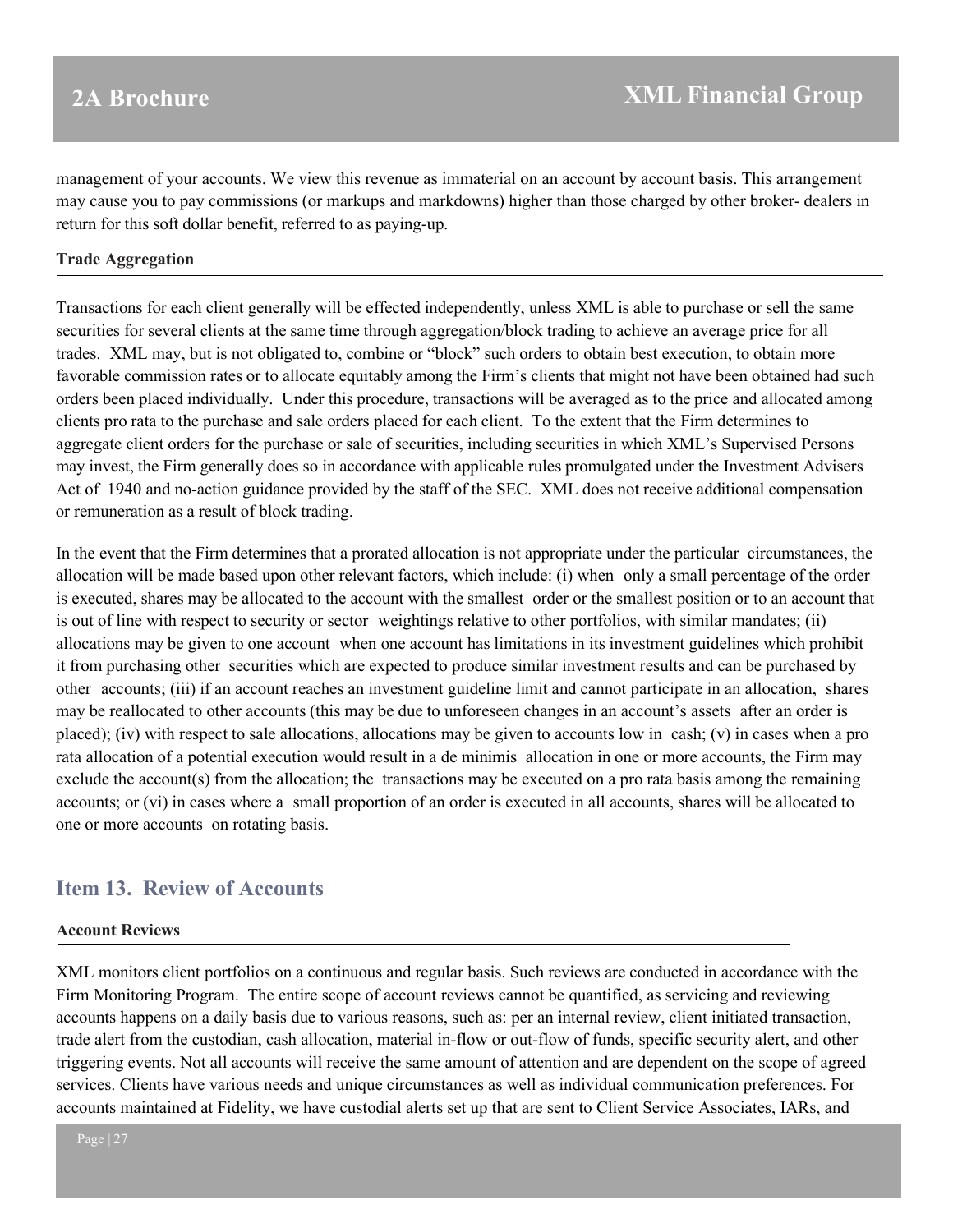Firm officers for various investment related, trading and account maintenance issues. We have scheduled quarterly reviews by the IAR's and Firm officers to sample account and position related reports. Review of trade blotters and personal accounts trading are conducted by compliance personnel on a regular basis. Quarterly performance reports are made available to the IARs and clients. Reviews are conducted on sampling basis, and as needed and for those accounts where the IAR feels it is necessary, such as change in objective, personal profile, material inflow or outflow of funds, or other event based on the client's individual need.

Clients are encouraged to discuss their needs, goals and objectives with XML. The Firm contacts clients at least annually to invite the client to hold an annual review, if one has not been done so already. Clients are encouraged to contact us regarding changes to their financial profile, personal information and circumstances that were previously communicated to XML. Clients are also encouraged to review their statements provided by the custodian on a regular basis. Our services require your input and communication. If you are not responsive to our requests to discuss your account(s) for a significant period of time, we reserve the right to terminate our service and will notify you as such per the contact information we have in our records or with the custodian.

### **Client Obligations & Review of Account Statements**

We are not required to verify all information received from you or from your other professionals and are expressly authorized to rely on the information you provide (this is not referring to Customer Identification Policies). This includes your estimate of values for other financial related accounts (bank accounts, car, property values) and outside investment accounts you would like us to include in consolidated financial planning reports. Moreover, it remains your responsibility to promptly notify us if there is ever any change in the information provided to us, such as in the New Account form or Client Profile, or when material changes arise in your financial situation, profile, risk tolerance, or investment objective. These changes should be promptly communicated to and discussed with your IAR otherwise you could negatively impact our investment advisory services. We don't know, what we don't know.

XML provides written performance reports to clients on a periodic and as needed basis. The qualified custodians provide account statements directly to the account owners not less than quarterly detailing all account transactions, including fees paid to XML. **You should carefully and regularly review the statements provided directly by the qualified custodians and compare them to those reports received from XML.** You should review such statements and compare such official custodial records to reports or information provided directly by XML or viewed via a custodial feed in a third-party software or online portal. Statements from custodians can vary from one to another based on their accounting procedures, reporting dates, or valuation methodologies of certain securities.

## <span id="page-27-0"></span>**Item 14. Client Referrals and Other Compensation**

XML has a solicitation agreement pursuant to which we compensate a third-party intermediary for client referrals that could result in the provision of investment advisory services by XML. We will disclose these solicitation arrangements to affected investors, and any cash solicitation agreements will comply with Rule 206(4)-3 under the Advisers Act. Solicitors introducing clients to XML are typically eligible to receive compensation from us, such as a retainer, a flat fee per referral and/or a percentage of introduced capital or a percentage of the annual asset-based management fees we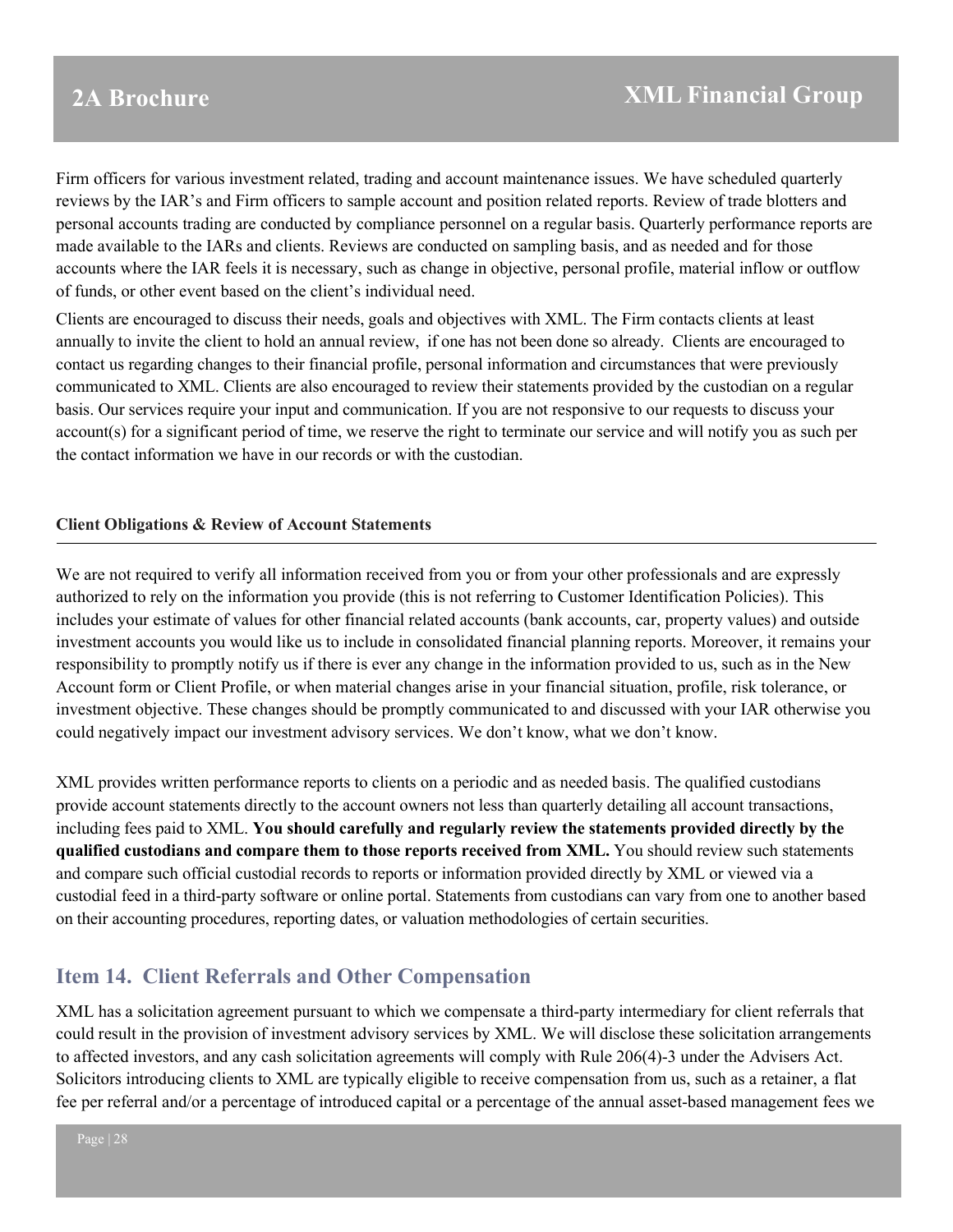collect from the client referred. Such compensation will be paid pursuant to a written agreement with the solicitor and generally may be terminated by either party from time to time. The cost of any such fees will be borne entirely by XML and not by any affected client. This creates a conflict of interest in that they have a financial incentive for referring clients to XML.

We have an agreement with SmartAsset Advisors LLC ("SAA"), an online matching program that seeks to match prospective advisory clients with investment advisers. The program, which is operated by SAA, provides information about investment advisory firms to persons who have expressed an interest in such firms. The program also provides the name and contact information of such persons to XML as potential leads. We have an agreement to pay SAA a percentage of the qualifying revenue received from a referral who has entered into an advisor relationship with XML. The cost of any such fees will be borne entirely by XML and not by any affected client. This creates a conflict of interest in that SAA has a financial incentive for referring clients to XML.

Certain Supervised Persons have an agreement in place for which they are eligible to receive compensation based on referring clients to the firm. This creates a conflict of interest in that they have a financial incentive for referring clients to XML. IARs who refer client's to another XML IAR usually agree to a certain percentage split of the investment advisory fee. This is usually the case when an IAR either has a conflict with the client or feels the client would be better served by another IAR. Also, Supervised Person who refer a new client to the Firm may be awarded a bonus based on other factors as determined by their Supervisor. We feel this conflict is mitigated in that the Supervised Person is merely making an introduction and not recommending investment advisory services, and is not the servicing IAR. The servicing IAR makes recommendations in accordance what he or she feels is in the clients' best interest, recommend the respective services and negotiates the fee with the client. Thereby, mitigating the conflict.

#### Sponsorships

XML's parent company is Focus Financial Partners, LLC ("Focus"). From time to time, Focus holds partnership meetings and other industry and best-practices conferences, which typically include XML Supervised Persons, other Focus firms and external attendees. These meetings are first and foremost intended to provide training or education to personnel of Focus firms, including XML. However, the meetings do provide sponsorship opportunities for asset managers, asset custodians, vendors and other third-party service providers. Sponsorship fees allow these companies to advertise their products and services to Focus firms, including XML. Although the participation of Focus firm personnel in these meetings is not preconditioned on the achievement of a sales target for any conference sponsor, this practice could nonetheless be deemed a conflict as the marketing and education activities conducted, and the access granted, at such meetings and conferences could cause XML to focus on those conference sponsors in the course of its duties. Focus attempts to mitigate any such conflict by allocating the sponsorship fees only to defraying the cost of the meeting or future meetings and not as revenue for itself or any affiliate, including XML. Conference sponsorship fees are not dependent on assets placed with any specific provider or revenue generated by such asset placement.

#### Events, conferences and third-party sponsorships

Mutual fund companies, our custodians, and product wholesalers often hold education opportunities, conferences and in-office meetings to discuss industry topics and their products and services for Supervised Persons. These meetings are held for the Supervised Persons who are interested in attending. The third-party typically pays for lunch to be brought in for in-office meeting attendees or a restaurant if held outside the office.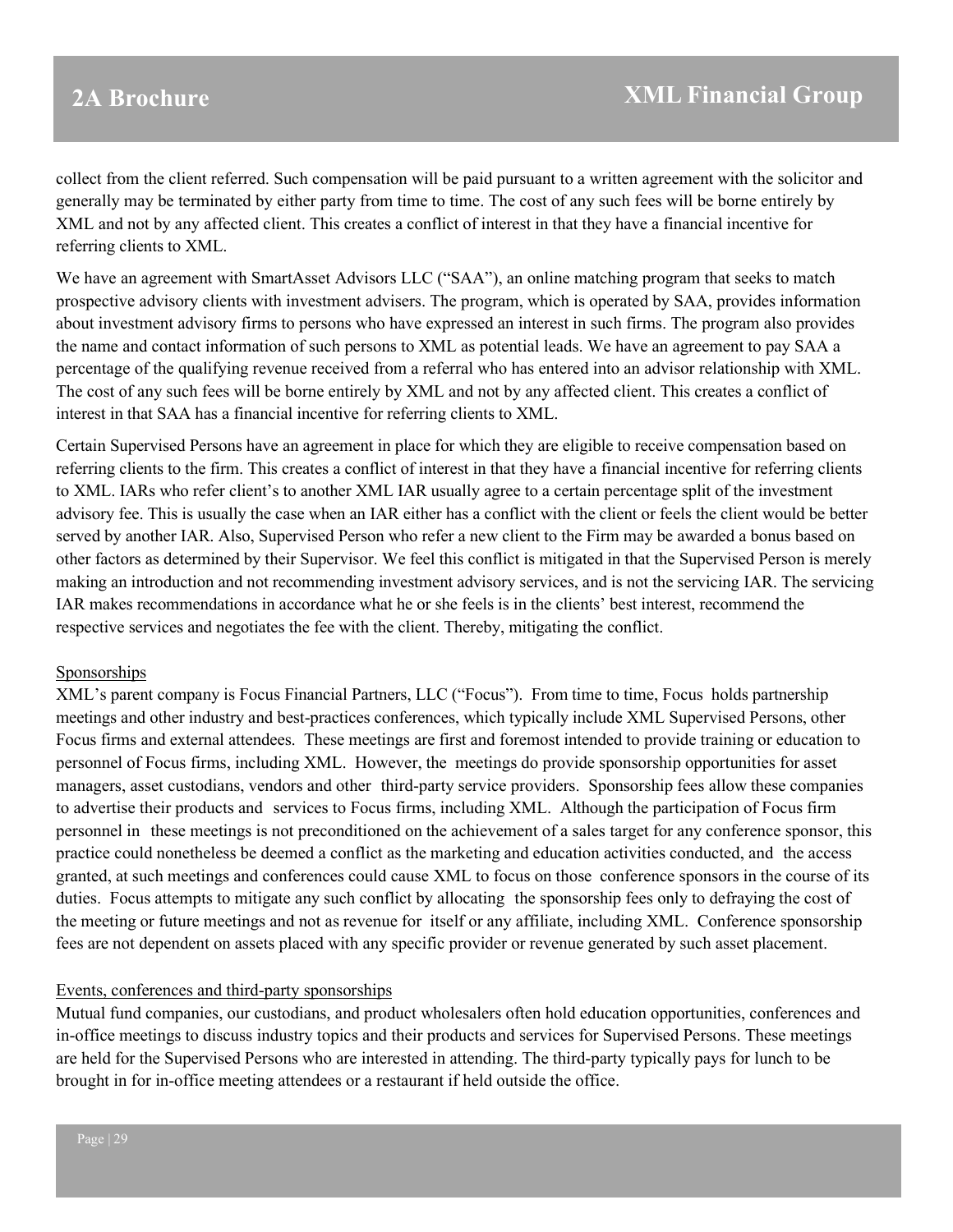On occasion, third-parties will also contribute funds to sponsor client or firm events and contribute a monetary amount towards the direct cost of the event. Sponsorships are disclosed on the respective event materials. Sponsors may also make donations to non-affiliated charitable organizations that a Supervised Person is involved with as a volunteer, provided however that donations would not be considered associated with any XML or IAR related business or have the expectation of influence.

Supervised Persons also attend third-party seminars or conferences that are paid by fund companies or product sponsors. Travel and event attendance costs are covered by the product company. All sponsorship requests require prior approval by compliance staff and are logged for tracking purposes to review for potential conflicts of interest.

Third-party monetary contributions are monitored at the Firm level to aggregate and review for the appearance of favoritism or questionable activity. While these measures are in place, nevertheless this could create a conflict of interest in the selection of one investment product over the other. Per fiduciary principles, an IAR should do what is in the client's best interest without regard for the IAR's or the Firm's financial interest. We do not make any commitment of business that we will attribute to one particular product sponsor or third-party. We are not beholden to any one company. Sponsorship funds are not dependent on assets placed with any specific provider or revenue generated by such asset placement.

#### Speaking engagements

On occasion, Supervised Persons are asked to speak in an educational format on topics they are knowledgeable in. The audience varies between industry professionals, representatives from organization or individual retail consumers. We are supportive of Supervised Person sharing their knowledge and expertise on important subject matters. While the majority of the speaking engagements are voluntary, sponsors of the events are allowed to provide the Supervised Person with compensation for their time and preparation work. This could be in the form of a gift card or payment directly to XML as compensation for Supervised Person speaking engagement. All compensation paid in this manner will be logged and reviewed for potential conflicts of interest if paid by an investment product or service provider related to insurance, investment advisory or securities business through XML or our affiliated broker/dealer, the BD. Reimbursement for travel expenses only could be paid directly to the Supervised Person.

### Gifts

Throughout the year and especially during the holiday season, mutual fund wholesalers, product sponsors and other vendors send the IARs and/or XML branch offices items such as gift baskets, food items, stationery items or logo company promotional products. Due to industry rules, these must be less than \$100/person in value. Non-logo promotional items are logged and aggregated for review with other sponsorship or gifts by the same company during the year to review for concerns of favoritism or potential conflicts. Typically, gifts are shared with all employees at the office where received.

## <span id="page-29-0"></span>**Item 15. Custody**

The Advisory Agreement and/or the separate agreement with a custodian generally authorizes XML and/or the Independent Managers to provide instructions to the custodian to debit accounts for payment of the asset-based annual management fees and to directly remit those funds to the Firm in accordance with applicable Advisory Agreement and custody rules. The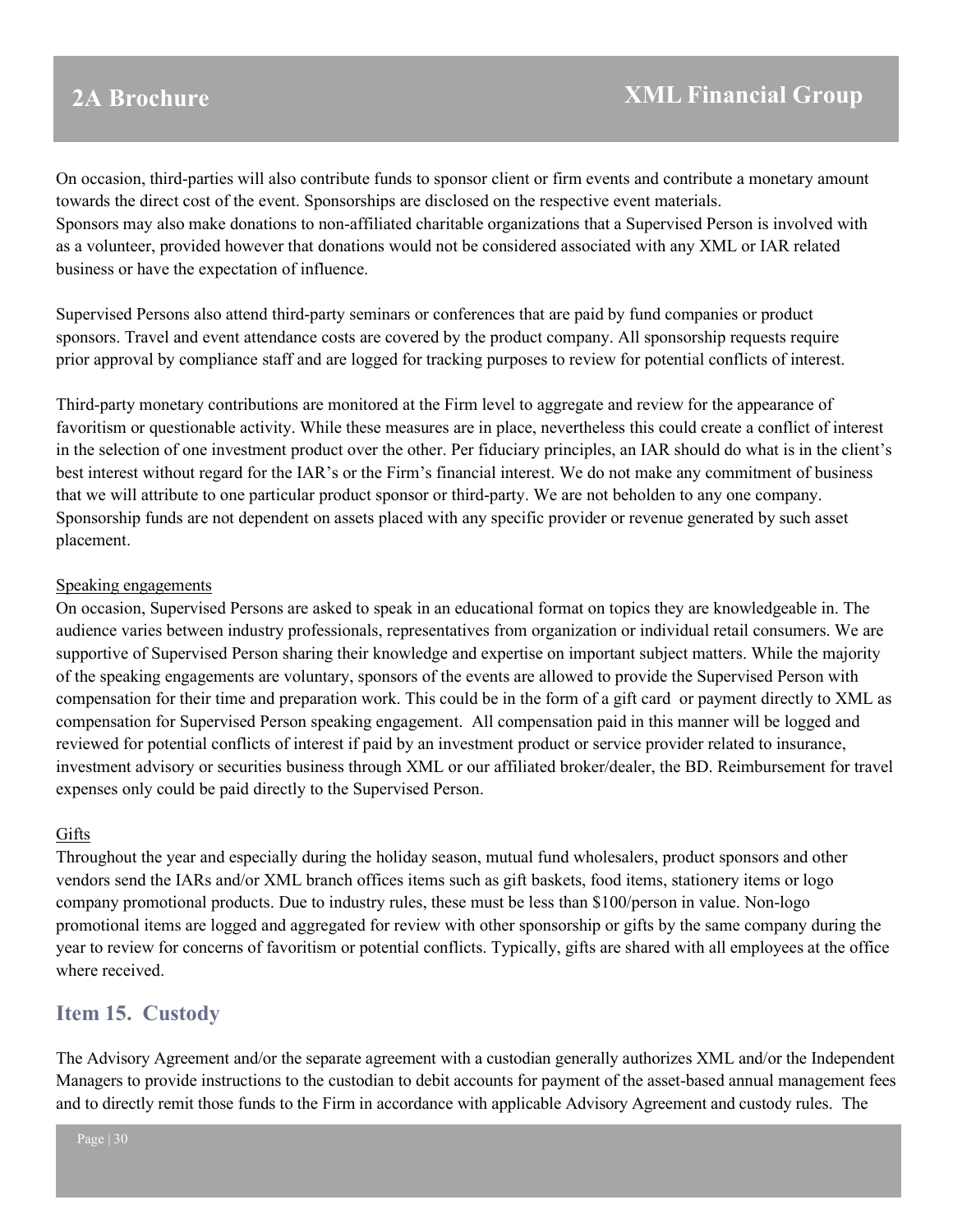Financial Institutions that act as the qualified custodian for client accounts, from which the Firm retains the authority to directly deduct fees, will send statements to clients not less than quarterly detailing all account transactions, including any amounts paid to XML as the advisory fees. We recommend you regularly review and compare account statements you receive from the custodian.

Client assets are custodied by a Qualified Custodians. However, based on the definition of custody per SEC Rule 206(4)- 2 ("Custody Rule") under the Investment Advisors Act of 1940, XML is deemed to have custody of certain legacy wrap advisory accounts through the BD at First Clearing, due to the authority granted in a legacy brokerage account agreement. Additionally, XML is deemed to have custody of advisory accounts receiving check deposits that are not made payable to the custodian or endorsed properly to the custodian and receive securities certificates deposits. The SEC requires that Firms who have such custody status engage an accounting firm registered with the PCAOB to perform a surprise examination of accounts by which the Firm is both deemed to have custody and are subject to the surprise examination each calendar year. XML engages a PCAOB firm to provide such service as applicable.

## <span id="page-30-0"></span>**Item 16. Investment Discretion**

Through the IMA, XML is given the authority to exercise investment discretion on your behalf. XML is considered to exercise investment discretion over a client's account if it can direct investment and trading transactions in client accounts without first seeking the account owner's consent. XML is given this authority through a power-of-attorney included in the IMA between you and XML. You may request a limitation on this authority (such as certain securities not to be bought or sold). We request any such restrictions be submitted in writing to XML. XML takes discretion over the following activities:

- The securities to be purchased or sold;
- The Independent Managers to be hired or fired;
- The amount of securities to be purchased or sold; and
- When transactions are effected.

#### **Diminished Capacity Concerns**

Should we reasonably suspect that your mental capacity is diminished or compromised and you may not be able to comprehend investment recommendations or legally authorize transactions, we reserve the right to cease recommendations and may be unable to effect transactions in compliance with the Senior Safe Act, SEC regulations and guidance and respective state and county laws. In such case we will follow industry protocols depending on the circumstances such as referring to an established power of attorney relationship or contact your Trusted Contact regarding our concerns.

## <span id="page-30-1"></span>**Item 17. Voting Client Securities**

XML does not accept the authority to vote your respective securities proxies on your behalf. Investors receive proxies directly from the Financial Institutions where their assets are custodied and may contact the Firm at the contact information on the cover of this brochure with questions about any such issuer solicitations.